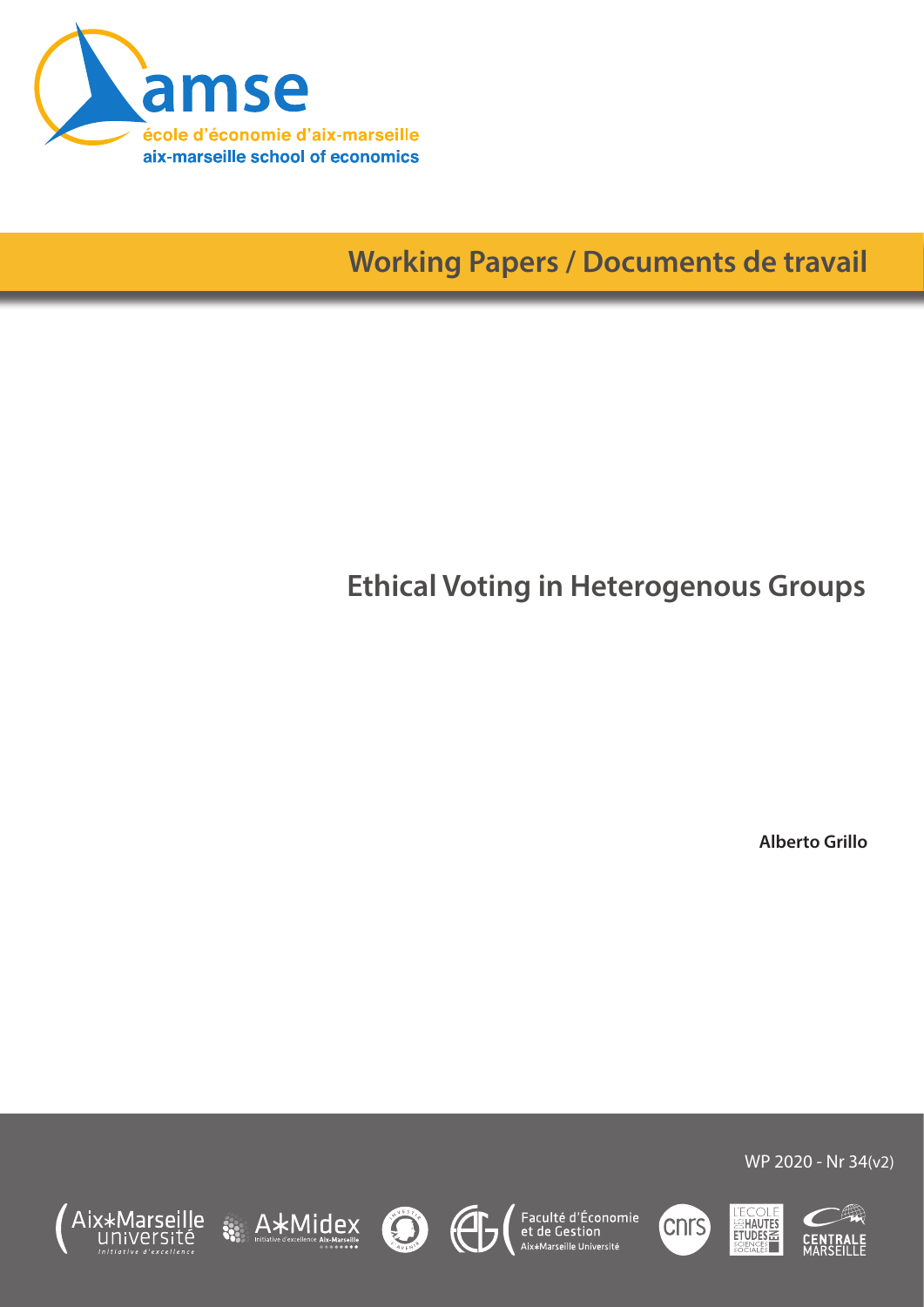## Ethical Voting in Heterogenous Groups

Alberto Grillo <sup>∗</sup>

Aix-Marseille Univ, CNRS, AMSE, Marseille, France

April 15, 2021

#### Abstract

Voting in large elections appears to be both ethically motivated and influenced by strategic considerations. One way to capture this interplay postulates a ruleutilitarian calculus, which abstracts away from voters' heterogeneity in the intensity of support (Feddersen and Sandroni 2006, Coate and Conlin 2004). I argue that this approach is limited when such heterogeneity is considered, because it implies that the intensity of preferences is irrelevant for participation, in contrast to the empirical evidence. I compare the rule-utilitarian framework with a different model of ethical voting, in which agents maximize their individual utility under a moral constraint given by a universalization principle. Such a model predicts instead higher turnout rates among voters with higher intensity of support, thus linking ethical motivation to the spatial theory of voting.

Keywords: Voting, Turnout, Ethical Voter, Rule-utilitarian, Kantian Optimization JEL Classification: D72

<sup>∗</sup>Contact: alberto.grillo[at]univ-amu.fr. This work was supported by the French National Research Agency Grants ANR-17-EURE-0020. Part of this work was done during my Ph.D. at the Toulouse School of Economics. I thank Philippe De Donder, Karine Van der Straeten, Ingela Alger, David Austen-Smith, Agustin Casas, Micael Castanheira, Thomas Christiano, Antoni de Moragas, Arianna Degan, Arnaud Dellis, François Maniquet, Thomas Mariotti, Massimo Morelli, John Roemer, Nicolas Werquin, seminar participants at AMSE in Marseille, at TSE and IAST in Toulouse, at UQAM in Montreal, at the SCSE conference in Québec City, at the X IBEO workshop in Alghero, at the Max Planck Institute for tax law and public finance in Munich, at ECARES in Brussels, at CUNEF in Madrid, and at the ASSET 2020 virtual meeting for their helpful comments.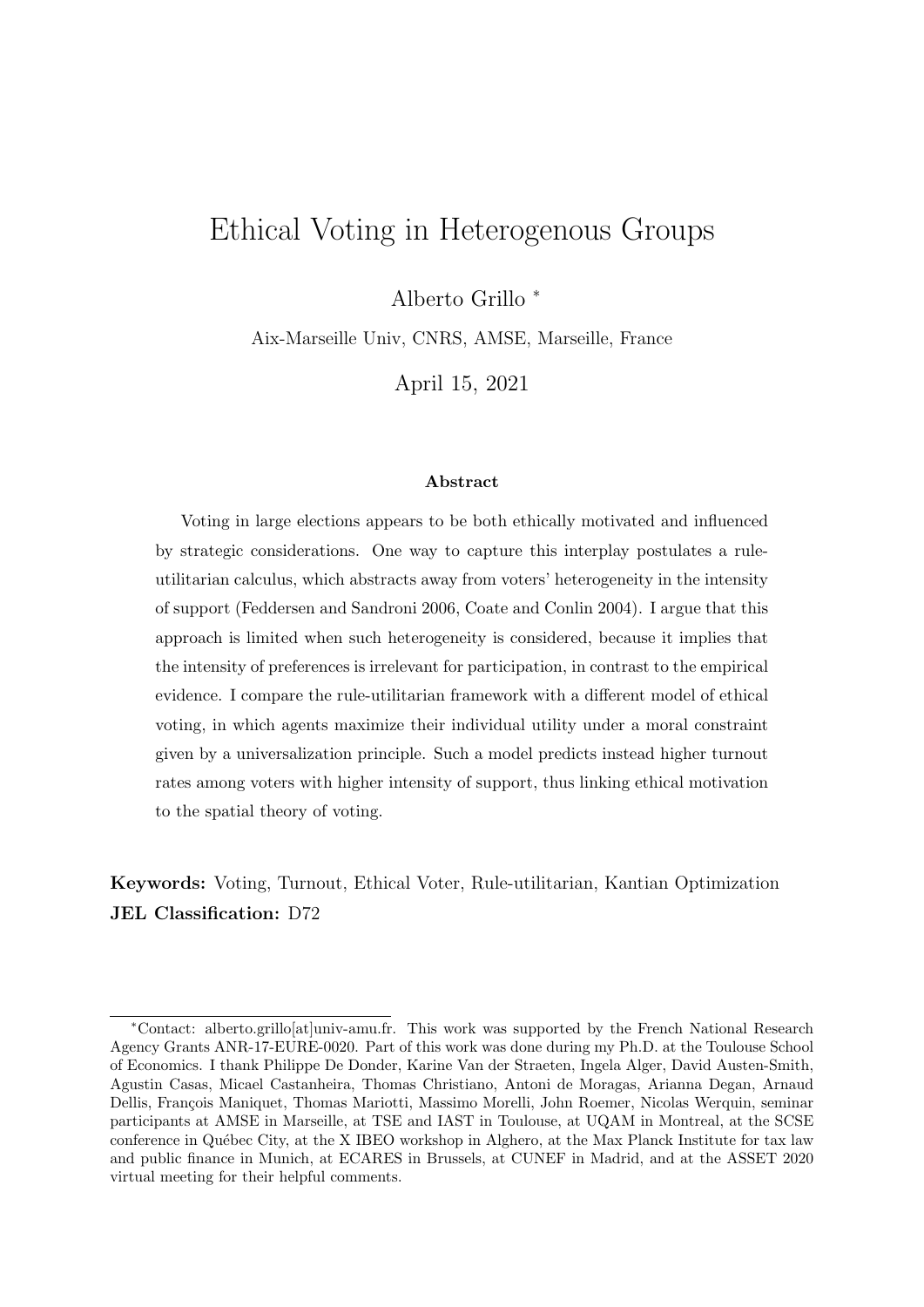## 1 Introduction

Explaining voting in large elections has proven difficult. The instrumental model, with citizens moved only by the desire to affect the outcome, clashes against the probability of being pivotal becoming negligible as the number of voters grows. Hence, even small voting costs bind the predicted turnout rate close to zero. To resolve the impasse, previous research has suggested a prominent role for citizens' ethical motivation to vote, as an act of civic duty (Blais 2000, François and Gergaud 2019, Blais and Daoust 2020). Ethics, in turn, explains little alone, since voter turnout does vary in ways that suggest the presence of strategic considerations. For example, participation is typically increasing in the expected closeness of the election, in line with a higher perceived likelihood of affecting the outcome (Shachar and Nalebuff 1999, Fauvelle-Aymar and François 2006, Arnold 2018, Bursztyn et al. 2017). The challenge posed by the empirical evidence is thus to model the interaction between voters' ethical and strategic reasoning.

In two seminal contributions, Feddersen and Sandroni (2006) and Coate and Conlin (2004) proposed to do so through a rule-utilitarian calculus of voting. Rule-utilitarian supporters follow a turnout rule which dictates participation if the voting cost is below a threshold, and choose the threshold in order to maximize aggregate utility. Voting is thus both ethically motivated and, since the threshold cost is endogenous, responsive to the characteristics of the election. While such a model captures the empirical properties of aggregate turnout well, the framework of both papers features two assumptions that it is interesting to question. The first is that the groups of supporters are given exogenously, which ignores voters' choice of the candidate they support. The second is that groups are homogenous, in that all supporters of the same candidate obtain the same benefit from the outcome of the election.

Typically, instead, differences in the underlying policy preferences of voters, and thus in how much they feel represented by candidates, affect both their vote choice and their likelihood of participating. The spatial voting literature, for example, has long since highlighted how citizens are less likely to vote the more they feel equally close to the competing candidates or too far from all of them (Riker and Ordeshook 1973, Zipp 1985, Plane and Gershtenson 2004, Adams, Dow and Merrill 2006). In line with this perspective, this paper studies voter turnout in a spatial framework, in which the two previous assumptions are relaxed. Citizens have idiosyncratic preferences and form supporters' groups endogenously, depending on the distance between their preferred policy and those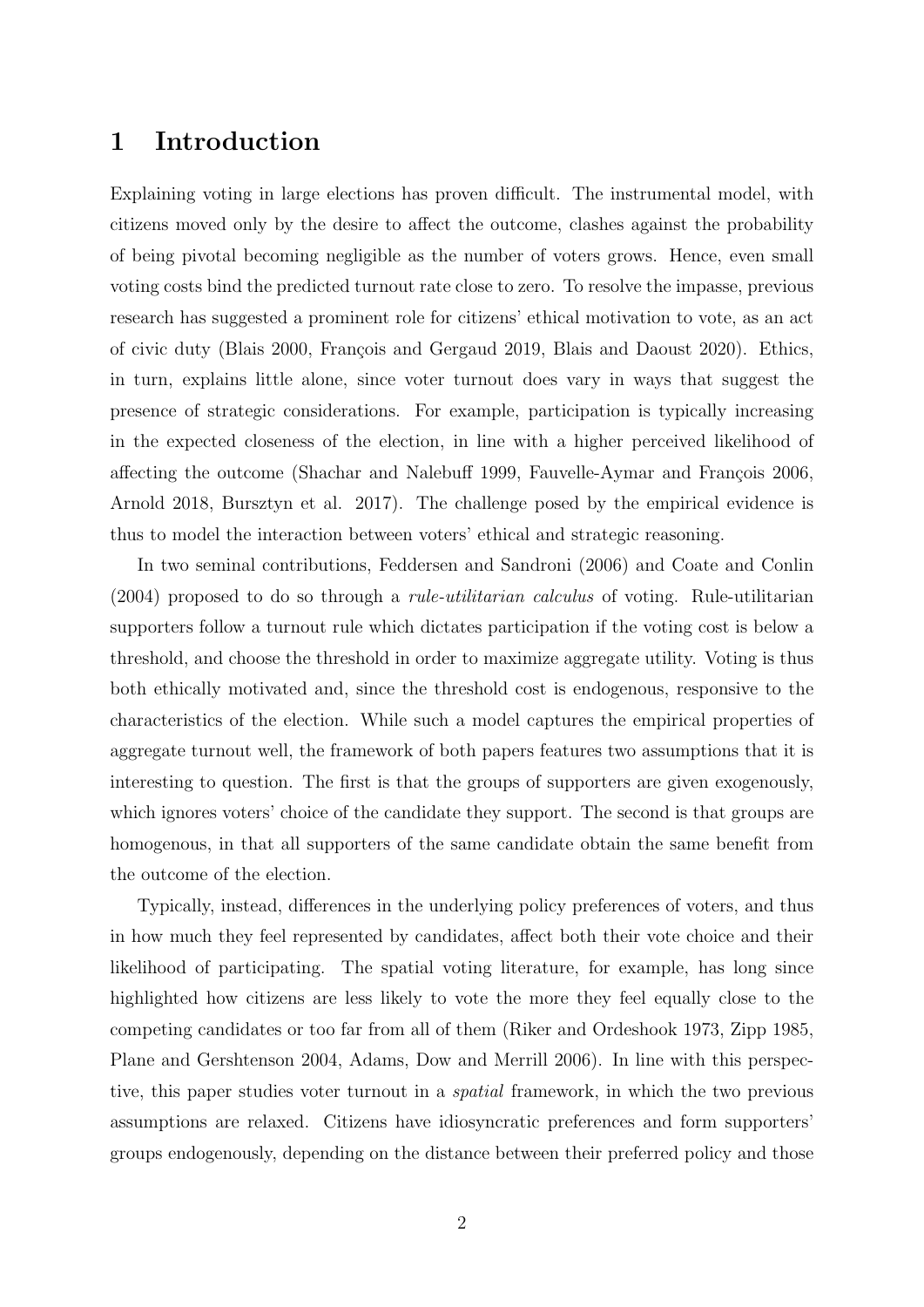proposed by the candidates. As a consequence, the intensity of support differs among supporters of the same candidate. How is the ethical motivation to vote balanced with policy considerations that push voters towards abstention? How does turnout behavior reflect the heterogeneity in the intensity of support for a candidate?

I argue that the rule-utilitarian approach is limited in explaining participation within groups of heterogenous agents. Specifically, I show that if voting costs differ and are exante unknown, as typically assumed, the utilitarian turnout rule is independent of voters' preferences and thus of the intensity of support. The maximization of aggregate utility, indeed, requires that aggregate costs be minimized by disregarding any heterogeneity in preferences. This result, however, clashes with the previous evidence of differential participation along a spatial dimension. Moreover, the implications are also inconvenient under the simpler assumption that voting costs are fixed and identical. In this case, the optimal turnout rule pins down only the number of votes, and an infinity of participation patterns can emerge at the individual level. Such a loose prediction, however, due again to the irrelevance of idiosyncratic preferences for a utilitarian calculus, practically fails to answer the research questions of the paper.

In light of the previous results, I examine then an alternative framework of ethical voting, in which the underlying principle consists in maximizing individual utility under a constraint of universalization of behavior. Specifically, I follow the model of Kantian optimization by Roemer (2010, 2015, 2019) in assuming that citizens, when evaluating deviations from a turnout rule, look at the consequences resulting if all supporters in their group deviated similarly. I obtain unique predictions with both fixed and variable costs of voting. Crucially, the supporters' probability of voting depends on their policy preferences and is increasing in the intensity of support, given by the difference in utility from the candidates' policies. Unlike in the rule-utilitarian approach, the result is then consistent with the patterns of participation established by the previous literature at the individual level. Moreover, if the voting cost is fixed, the aggregate number of votes coincides with the one derived from the rule-utilitarian calculus. In this case, thus, Kantian optimization can be interpreted as a selection device that specifies a unique rule on which even ruleutilitarian supporters can coordinate. Overall, the model offers a very tractable way to study ethical participation in a spatial setting and matches the empirical properties of turnout as a function of voters' policy preferences.

The rule-utilitarian approach builds on the work of Harsanyi (1977, 1980). I follow Coate and Conlin (2004) in considering group rule-utilitarian agents who maximize group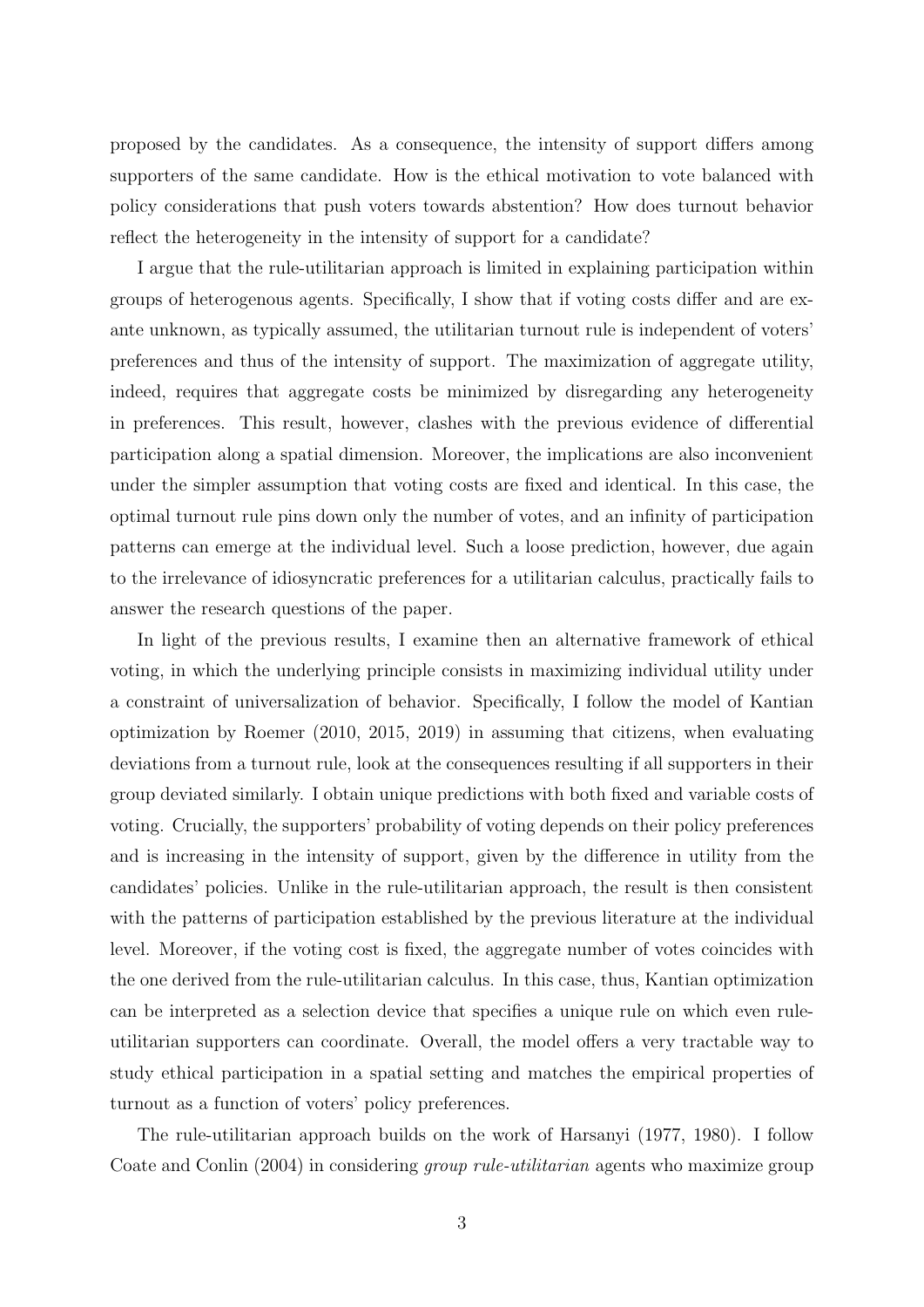utility.<sup>[1](#page-4-0)</sup> Extensions of the basic model to richer frameworks are in Ali and Lin  $(2013)$ , Jorgenson and Saavedra (2018), and Bierbrauer, Tsyvinsky, and Werquin (2021). The theoretical foundations of the rule-utilitarian calculus rely on the thought experiment of choosing under a veil of ignorance, which concerns the realizations of the costs of voting. In the standard model, the cost of voting is the only dimension of (ex-post) heterogeneity; hence, all agents within a group are ex-ante identical and benefit equally from maximizing aggregate utility. As such, the rule-utilitarian model works best when the analysis focuses on aggregate turnout, whose empirical patterns are indeed well captured by the comparative statics results. In a spatial framework, however, the policy space represents the conflict of interests inherent to politics, and thus a heterogeneity in preferences for which the application of the veil of ignorance becomes less plausible. In this case, Kantian optimization outperforms the rule-utilitarian model because agents maximize their individual utility. As such, idiosyncratic preferences, which determine the intensity of support, are taken into account in the ethical calculus and translate into heterogenous turnout rates.

Roemer (2015, 2019) develops the theory of Kantian optimization in broader terms and presents it as a cooperative protocol that yields Pareto-efficient outcomes. Previous references to the underlying principle of universalization include Laffont (1975), Sugden (1984, 1991), and Bilodeau and Gravel (2004). Alger and Weibull (2013, 2016) and Alger, Weibull, and Lehmann (2020) investigate the evolutionary foundations of morality and characterize stable preferences as partially Kantian. Two applications of Kantian optimization to political competition and voting are in Roemer (2006, 2010). De Donder and Roemer (2016) apply it to lobbying in order to study the evolution of the income distribution. Grafton et al. (2017) use a similar model to study the dynamics of climate change mitigation, while Eichner and Pethig (2020) examine the implications on tax competition. Sher (2020) provides a valuable discussion of the normative aspects of Roemer's theory.

The remainder of the paper is organized as follows. Section 2 lays down the spatial framework and shows the limitations of the rule-utilitarian approach in such a setting. Section 3 develops the Kantian optimization model and presents the main results. Section 4 discusses the endogenization of candidates' policies, the possibility of amending the rule-utilitarian calculus, and the Kantian label that economists typically assign to the universalization principle. Section 5 concludes.

<span id="page-4-0"></span><sup>1</sup>The results and insights of the paper are analogous in the framework of Feddersen and Sandroni (2006), in which supporters maximize a more aggregate welfare measure that includes all social costs of voting.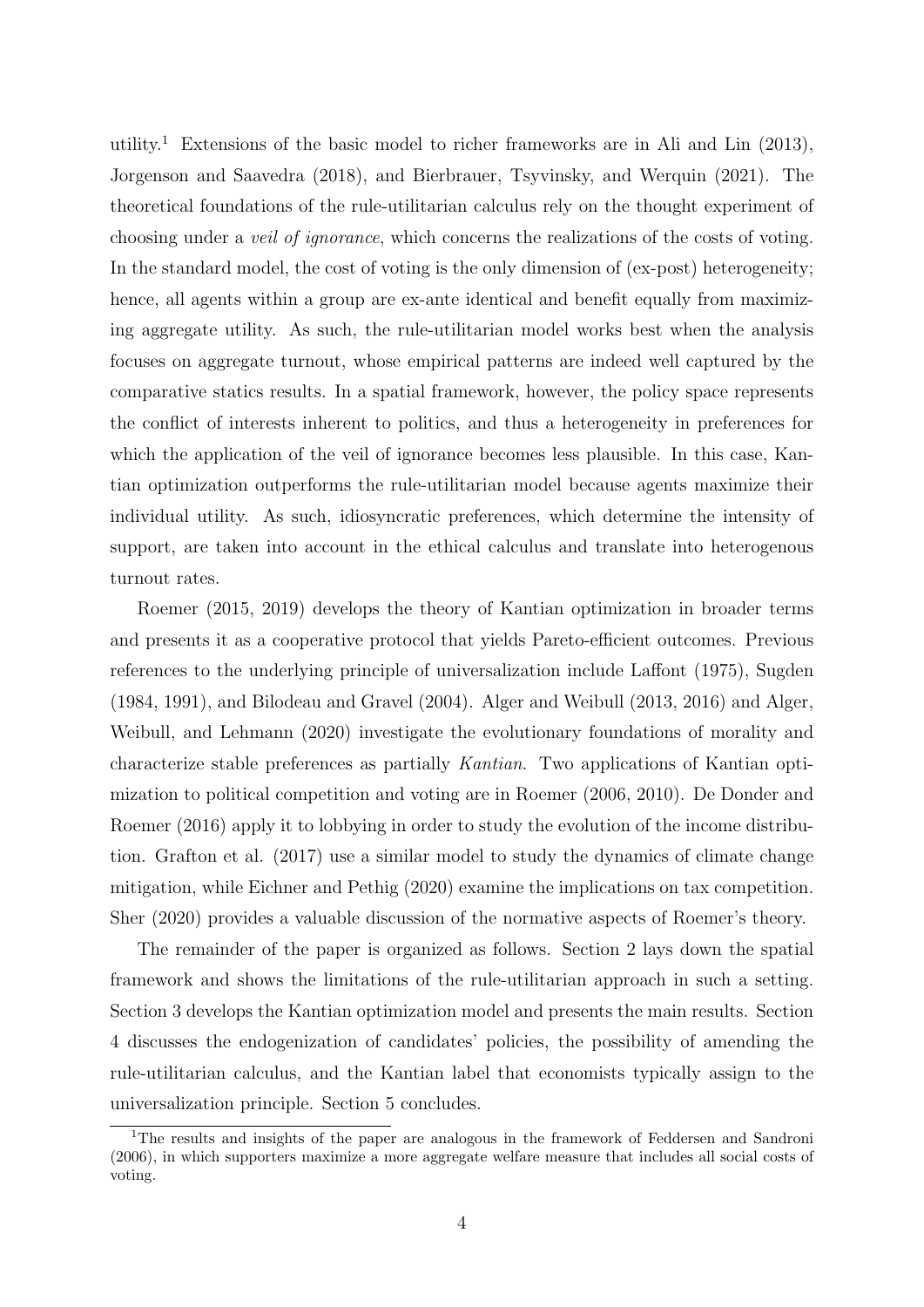## 2 Voting in a spatial setting

#### 2.1 Framework

The policy space is the interval [0, 1]. Two candidates, A and B, compete by proposing policies a and b. The electorate is composed of a continuum of citizens, distributed according to a density function  $f(z)$ , where z denotes their preferred policy (or bliss point). Each citizen z evaluates any policy x with a utility function  $u(z - x)$ , denoted shortly  $u_z(x)$ . That is, the policy benefits  $u_z(a)$  and  $u_z(b)$  depend on the distance between the bliss point  $z$  and the proposed policies  $a$  and  $b$ .

**Assumption 1.** The utility function  $u_z(x)$  is continuous and single-peaked around the bliss point z. The function u is the same for all citizens z.

Denote the groups of supporters  $\mathcal{Z}_A = \{z : u_z(a) > u_z(b)\}\$  and  $\mathcal{Z}_B = \{z : u_z(b) > u_z(b)\}\$  $u_z(a)$ . Assumption 1 guarantees that the two groups are separated on the policy space by an indifferent citizen  $z^*$ . If without loss of generality  $a \leq b$ , then  $\mathcal{Z}_A = [0, z^*)$  and  $\mathcal{Z}_B = (z^*, 1].^2$  $\mathcal{Z}_B = (z^*, 1].^2$ 

The consequences of the election are probabilistic and depend on the number of votes  $v_a$  and  $v_b$  targeted by the two groups. Specifically, policy a is implemented with some probability  $P(v_a, v_b)$ , while policy b is implemented with probability  $1-P(v_a, v_b)$ . Because voting only affects the probability of either policy  $a$  or  $b$  to be implemented, the vote choice is sincere in favor of the preferred candidate. The participation behavior is described by two functions  $p_a(z)$ :  $\mathcal{Z}_A \to [0,1]$  and  $p_b(z)$ :  $\mathcal{Z}_B \to [0,1]$  giving the probability of voting for each supporter in each group, which we are ultimately interested in deriving endogenously. The number of votes are then obtained by aggregating the probability of voting within each group, i.e.  $v_a = \int_{\mathcal{Z}_A} p_a(z) f(z) dz$  and  $v_b = \int_{\mathcal{Z}_B} p_b(z) f(z) dz$ .

**Assumption 2.** (i)  $P(v_a, v_b)$  is increasing in  $v_a$ , decreasing in  $v_b$ , and equal to  $\frac{1}{2}$  if  $v_a = v_b$ . (ii)  $P(v_a, v_b)$  is continuous, concave in  $v_a$ , and convex in  $v_b$ .

Assumption  $2(i)$  is standard. Assumption  $2(ii)$  is more restrictive but guarantees the tractability of the model, as the first order conditions imply optimality. A natural candidate for  $P(v_a, v_b)$  is a contest success function  $\frac{v_a}{v_a \gamma + i}$  $\frac{v_a^{\gamma}}{v_a^{\gamma}+v_b^{\gamma}}$  with noise parameter  $\gamma > 0$ . Note that, in this case, Assumption 2(ii) is satisfied only for  $\gamma \leq 1$ , although in general

<span id="page-5-0"></span><sup>&</sup>lt;sup>2</sup>If  $u_z(x)$  is also symmetric around the bliss point z, i.e. if  $u_z(x) = u(|z-x|)$ , then  $z^* = \frac{a+b}{2}$ .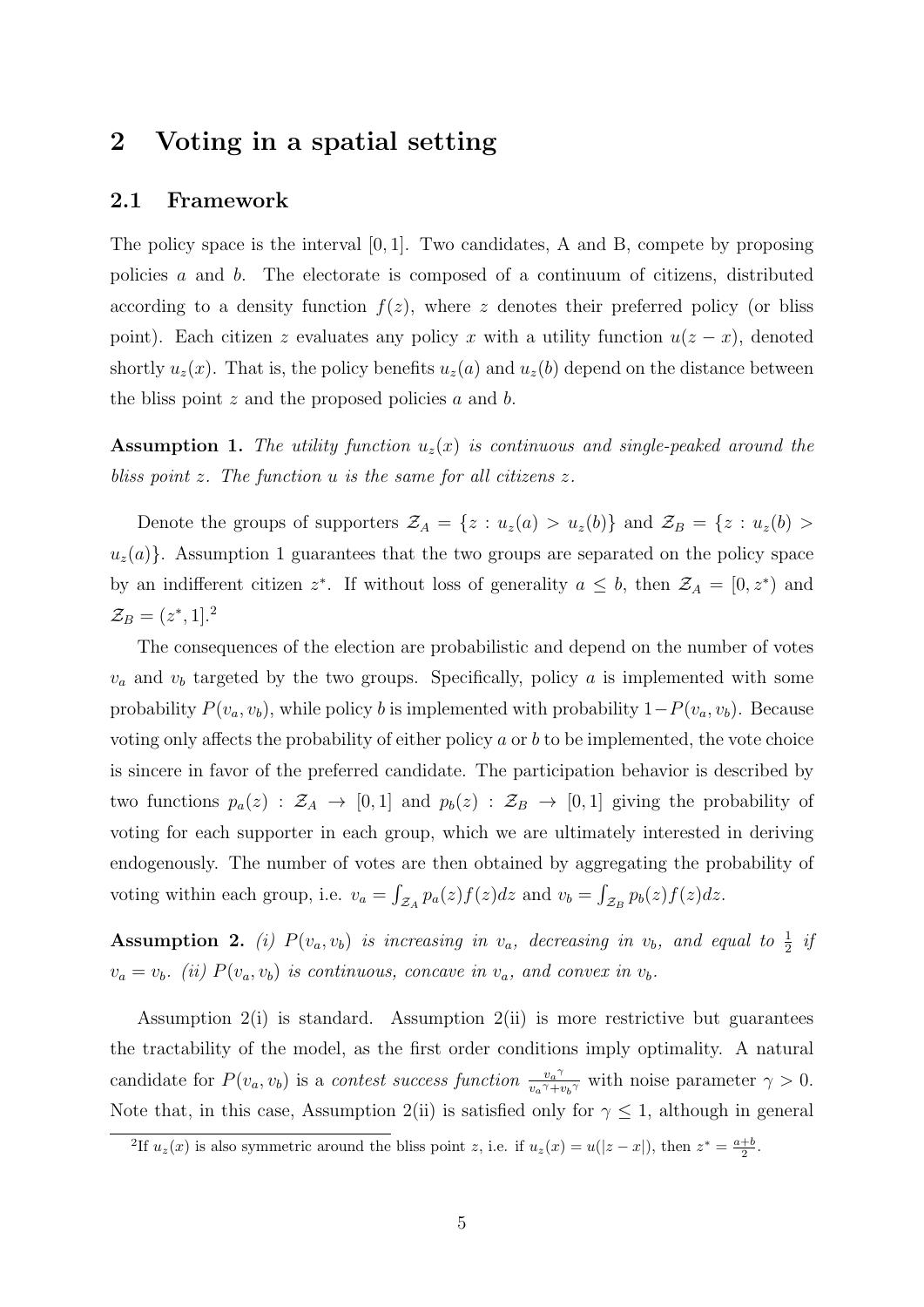an optimal solution exists also if  $\gamma > 1$ .<sup>[3](#page-6-0)</sup>

In terms of interpretation, the uncertainty can arise at the legislative stage, because the probability of passing either policy depends on the number of votes obtained by each candidate. Or it can arise at the voting stage, because targeted votes do not map perfectly into effective votes. As an example of a stochastic voting stage, assume that for targeted votes  $v_a$  and  $v_b$  in the two groups, the effective number of votes are

<span id="page-6-3"></span>
$$
\frac{v_a + v_b}{\theta_a v_a + \theta_b v_b} \theta_a v_a \quad , \quad \frac{v_a + v_b}{\theta_a v_a + \theta_b v_b} \theta_b v_b \tag{1}
$$

for group A and B respectively, with  $\theta_a$ ,  $\theta_b$  iid ~ exp( $\lambda$ ). That is, the total number of votes is deterministic but the shares of votes for the two groups are affected by two aggregate shocks. Then, the probability that the effective number of votes for A is greater than the effective number of votes for  $B$  is given by a Tullock contest success function (i.e.  $\gamma = 1$ ). Indeed

$$
P(v_a, v_b) = P(\theta_a v_a > \theta_b v_b) = \frac{v_a}{v_a + v_b}
$$

since the shocks are independent and exponentially distributed (see Konrad 2007 for a proof).[4](#page-6-1) The main results in the next sections require only Assumptions 1 and 2, while I will use this example to derive closed-form solutions and comparative statics results.

Finally, each citizen has a positive cost of voting. The standard assumption about voting costs in the rule-utilitarian model is that they are drawn independently from a uniform distribution  $c \sim \mathcal{U}[0, \bar{c}]$ . Citizens decide their participation behavior before learning the realizations of their costs. The turnout rule in each group is thus given by a threshold cost: supporters vote if their realization is below the threshold and abstain if it is above. In our spatial framework, voting costs are also independent of policy preferences. But the threshold costs in both groups shall be allowed to vary as a function of the supporters' preferences. Let us consider thus threshold costs that are functions  $c_a(z)$ and  $c_b(z)$ . Moreover, since results change in interesting ways, I will compare the analysis under heterogenous voting costs with the simpler case of a fixed voting cost equal to  $c$  for all citizens.[5](#page-6-2)

<span id="page-6-0"></span><sup>3</sup>Herrera, Morelli and Palfrey (2014), Herrera, Morelli and Nunnari (2016), and Bouton, Castanheira, and Drazen (2020) also model uncertainty in elections via a contest success function.

<span id="page-6-1"></span><sup>&</sup>lt;sup>4</sup>Note that the term  $\frac{v_a+v_b}{\theta_a v_a+\theta_b v_b}$  in [\(1\)](#page-6-3) serves only a normalization purpose. Note also that the expected values of the effective number of votes are  $v_a$  and  $v_b$  for any value of the exponential distribution's parameter  $\lambda$ .

<span id="page-6-2"></span><sup>5</sup>Considering different distributions from the uniform does not yield, instead, additional insights.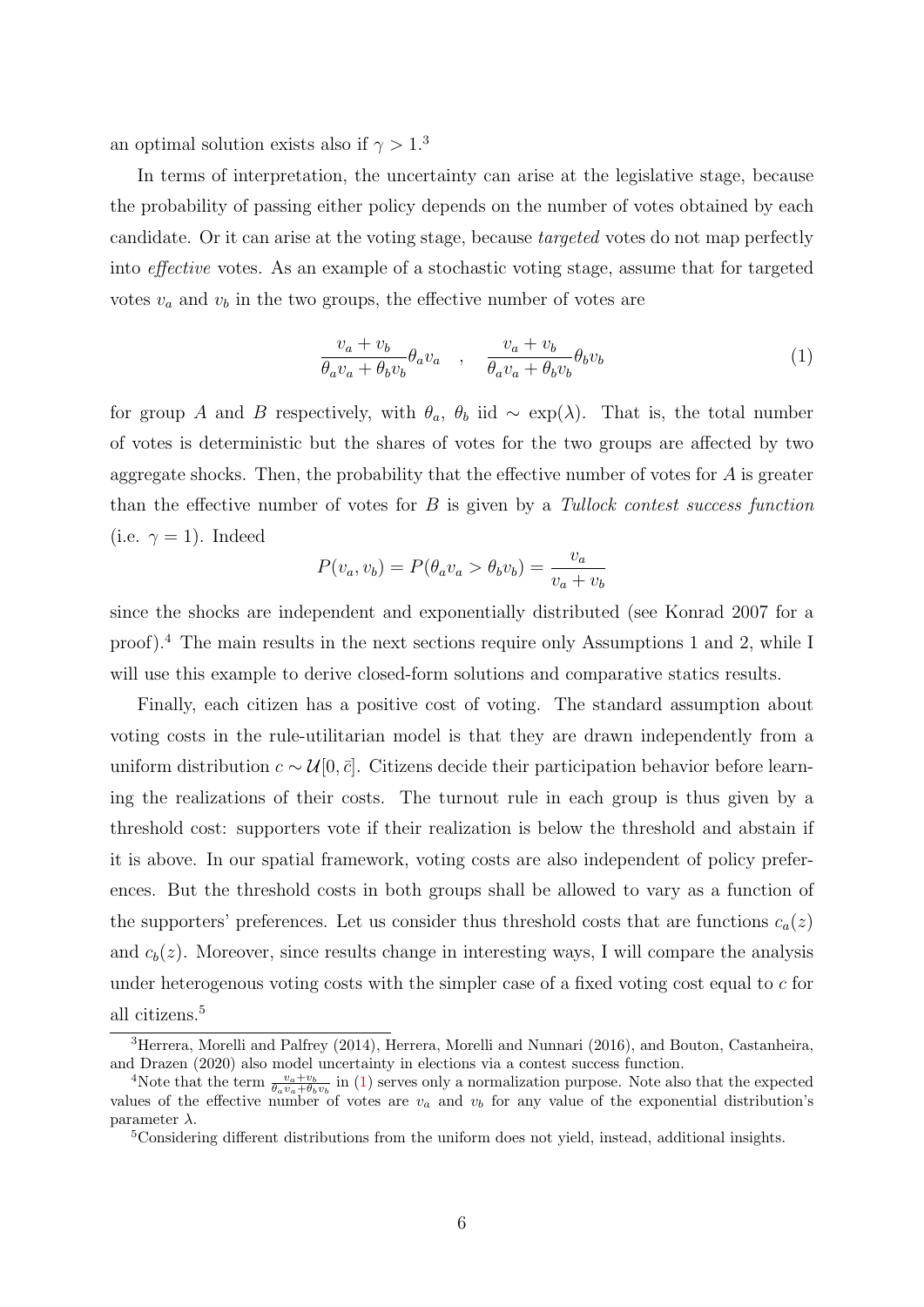#### 2.2 The limitations of the rule-utilitarian approach

I now derive the implications of the rule-utilitarian calculus in our spatial framework. I consider group rule-utilitarians supporters, who set the turnout rule in the form of a threshold cost function  $c_a(z)$  in order to maximize the group aggregate utility. Under a uniform distribution of voting costs  $c \sim \mathcal{U}[0, \bar{c}]$ , the probability of voting for a supporter z in group A is given by the cumulative distribution function evaluated at the threshold, i.e.  $p_a(z) = \frac{1}{c}c_a(z)$ . The expected voting cost is  $\int_0^{c_a(z)}$ 1  $\frac{1}{\bar{c}}c\,dc=\frac{1}{2\bar{c}}$  $\frac{1}{2\bar{c}}c_a(z)^2$  and the supporter's expected utility is then

$$
P(v_a, v_b)u_z(a) + (1 - P(v_a, v_b))u_z(b) - \frac{1}{2\bar{c}}c_a(z)^2
$$

where  $v_a = \int_{\mathcal{Z}_A}$ 1  $\frac{1}{c}c_a(z)f(z)dz$  and  $v_b=\int_{\mathcal{Z}_B}$ 1  $\frac{1}{c}c_b(z)f(z)dz$ . By aggregation, group A utility is given by

<span id="page-7-0"></span>
$$
P(v_a, v_b) \int_{\mathcal{Z}_A} u_z(a) f(z) dz + (1 - P(v_a, v_b)) \int_{\mathcal{Z}_A} u_z(b) f(z) dz - \frac{1}{2\bar{c}} \int_{\mathcal{Z}_A} c_a(z)^2 f(z) dz \quad (2)
$$

The first result is that, despite the presence of heterogenous policy preferences, the turnout rule maximizing aggregate utility must necessarily be constant among supporters, i.e. independent of their bliss points z.

Lemma 1. Consider the group rule-utilitarian model with heterogenous voting costs. If there exists  $c_a(z)$  such that group A utility in [\(2\)](#page-7-0) is maximized, then  $c_a(z) = k$ . Hence, the probability of voting is the same for all supporters in a group.

A proof is provided in the appendix. To grasp the intuition, consider the case of a non-constant  $c_a(z)$ . Clearly, equalizing the threshold costs across different supporters  $z$  while keeping the same aggregate number of votes  $v_a$  lowers the expected costs, since group members voting with high costs are substituted by members with low costs. Hence, the model's prediction is stark: supporters should ignore their idiosyncratic preferences in order to make sure that aggregate voting costs are minimized. This conclusion follows from the nature of the rule-utilitarian approach, which maximizes aggregate utility: what matters for group utility is only the number of votes  $v_a$  and the aggregate voting costs.

Let us now compare the previous framework to the simpler case of a fixed cost of voting  $c$  for all citizens. Consider again group  $A$  and assume that in this case supporters choose a turnout rule directly in the form of a probability of voting  $p_a(z)$  in [0, 1]. The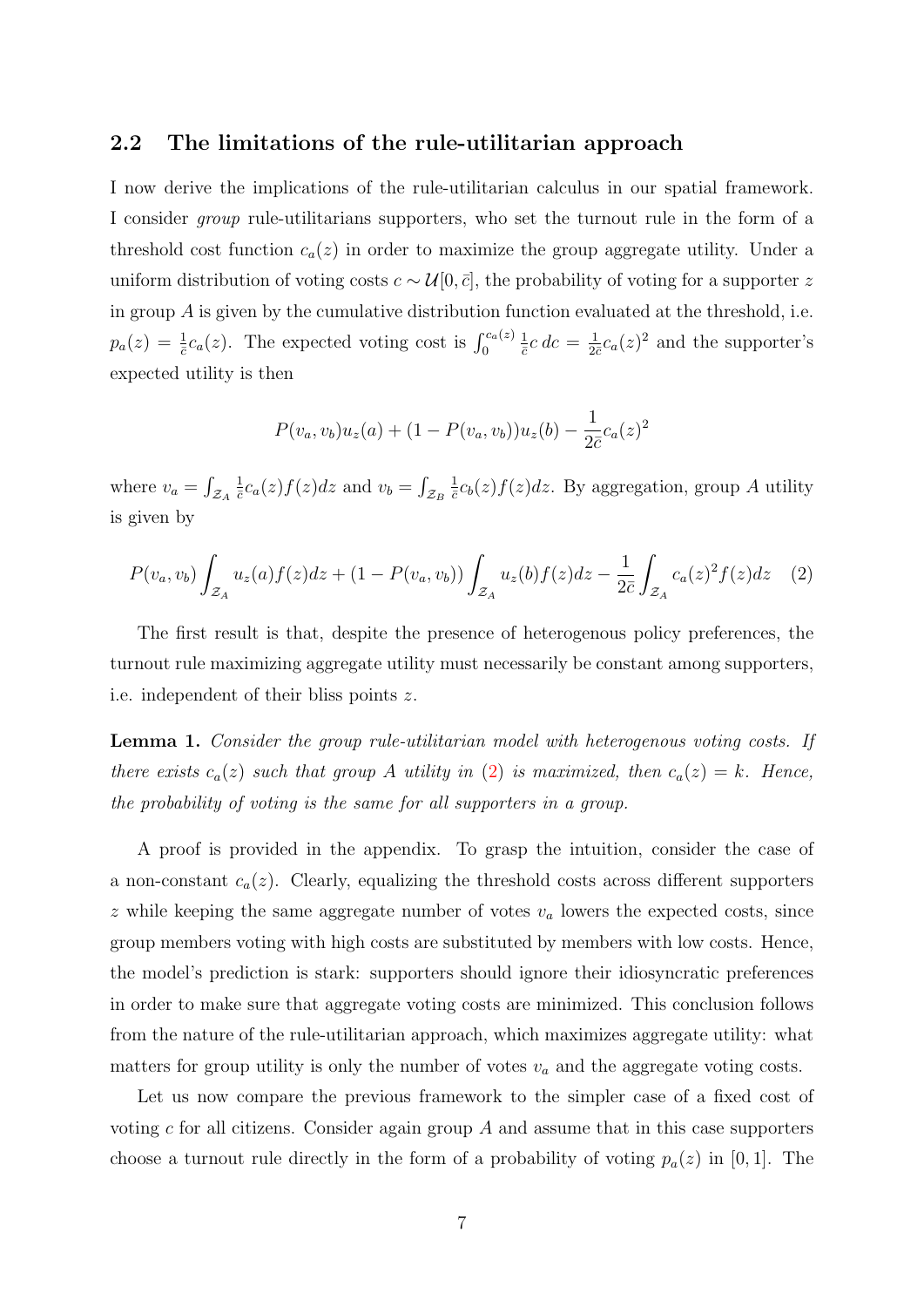individual expected utility is then

$$
P(v_a, v_b)u_z(a) + (1 - P(v_a, v_b))u_z(b) - c p_a(z)
$$

and group A aggregate utility is

<span id="page-8-0"></span>
$$
P(v_a, v_b) \int_{\mathcal{Z}_A} u_z(a) f(z) dz + (1 - P(v_a, v_b)) \int_{\mathcal{Z}_A} u_z(b) f(z) dz - c v_a \tag{3}
$$

where  $v_a = \int_{\mathcal{Z}_A} p_a(z) f(z) dz$  by aggregation. As we see from equation [\(3\)](#page-8-0), the aggregate utility depends now on the function  $p_a(z)$  only through the number of votes  $v_a$ . Hence, the maximization of group utility determines only an optimal  $v_a$ . Clearly, insofar as the optimal  $v_a$  is an interior solution, there exists an infinity of different functions  $p_a(z)$  that are consistent with it. That is, in the case of a fixed voting cost, the rule-utilitarian calculus pins down only the aggregate number of votes, but not the individual probability of voting given by  $p_a(z)$ .

Lemma 2. Consider the group rule-utilitarian model with a fixed voting cost. If group A utility in [\(3\)](#page-8-0) is maximized at an interior solution for the number of votes  $v_a$ , there exists an infinity of solutions for the probability of voting  $p_a(z)$  at the individual level, i.e. all those for which the aggregate relation  $v_a = \int_{\mathcal{Z}_A} p_a(z) f(z) dz$  holds.

Hence, with a fixed voting cost the problem is one of equilibrium selection. The model does not yield any specific prediction on the relationship between policy preferences and participation at the individual level. Again, this is due to its utilitarian nature: what matters for the aggregate group utility is now only the number of votes. How supporters share the voting costs via the probability of voting is irrelevant, since costs are identical.

Let me summarize the two previous results. If voting costs are heterogenous and ex-ante unknown, group utility maximization requires the threshold cost (and thus the probability of voting) to be the same among supporters of the same candidate, independently of their idiosyncratic preferences. Solving for the optimal costant threshold  $c_a$  pins down the optimal constant probability of voting  $p_a$  and the optimal number of votes  $v_a$ . Instead, if the voting cost is fixed and identical among supporters, the model pins down the optimal number of votes  $v_a$  but is silent on the individual probability of voting: an infinite number of functions  $p_a(z)$  is consistent with the optimal  $v_a$ , with the model giving no further prediction. Both results are unsatisfactory. The first depicts turnout behavior as independent of voters' distance from the candidates, in contrast with the paradigm of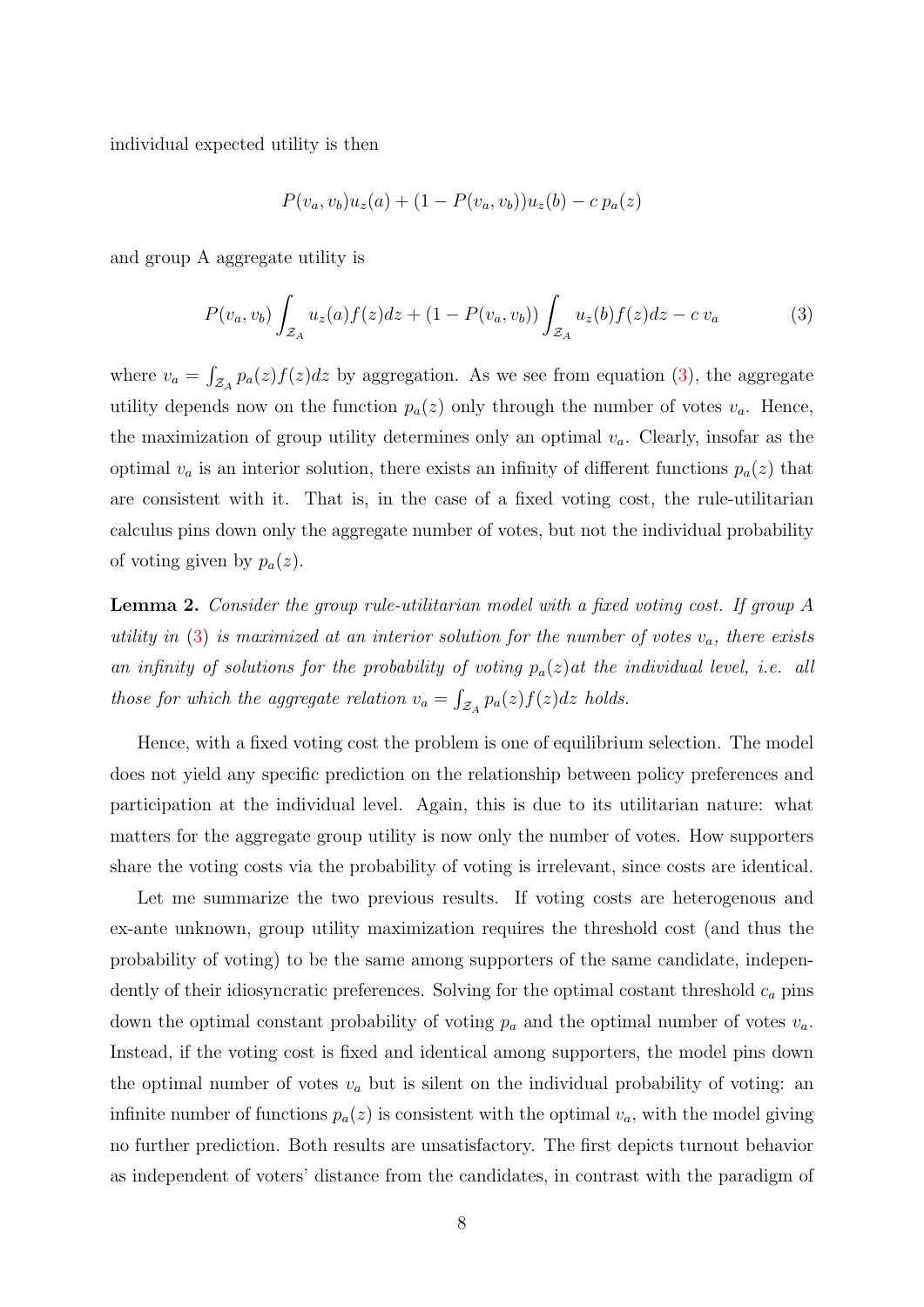spatial voting and the evidence of differential participation. The second, while not being necessarily inconsistent with such evidence, is too loose and offers no specific answer to how supporters balance ethical and policy motives in their turnout decision.

## 3 An alternative model

Let us then investigate the extent to which a model of ethical voting based on the theory of Kantian optimization by Roemer (2010, 2015, 2019) delivers better predictions than the rule-utilitarian approach on the relationship between supporters' idiosyncratic preferences and their probability of voting.

### 3.1 The Kantian Optimization Protocol

Kantian optimization builds on the idea that ethical agents envision a universalization of their behavior. In a framework of heterogenous agents, this universalization concerns potential deviations from a prescribed rule, which are evaluated by the consequences that would result if other agents deviated similarly. In this paper, the universalization applies only within groups of supporters, while the voting behavior in the opposing group is taken as given, as in Nash optimization. In line with Roemer's terminology, I call the solution concept a Nash-Kantian equilibrium.

An important aspect is what a similar way of deviating means: in the model, deviations from a turnout rule are represented by a multiplicative factor and a similar deviation is one by the same factor. $6$  The equilibrium is thus characterized by the absence of profitable collective deviations, i.e. by the condition that no group member would want to deviate from the group turnout rule by any scalar factor, given that all other members would deviate by the same factor. Hence, while rule-utilitarian agents are ethical in that they maximize aggregate utility, Kantian agents are ethical in that they maximize their hypothetical utility, which results when their behavior is universalized within their group. It is by keeping the focus on each individual utility that such a model overcomes the limitations of the rule-utilitarian approach described in the previous section.

Consider now first the case of a fixed voting cost, in which supporters choose directly a probability of voting, e.g. a rule  $p_a(z)$  in group A. An additional technicality concerns

<span id="page-9-0"></span> ${}^6Ro$ emer (2015, 2019) studies also deviations in the form of additive factors and a simpler notion of Kantian Equilibrium that applies in symmetric frameworks of identical agents, for which the universalization concerns actions and not deviations.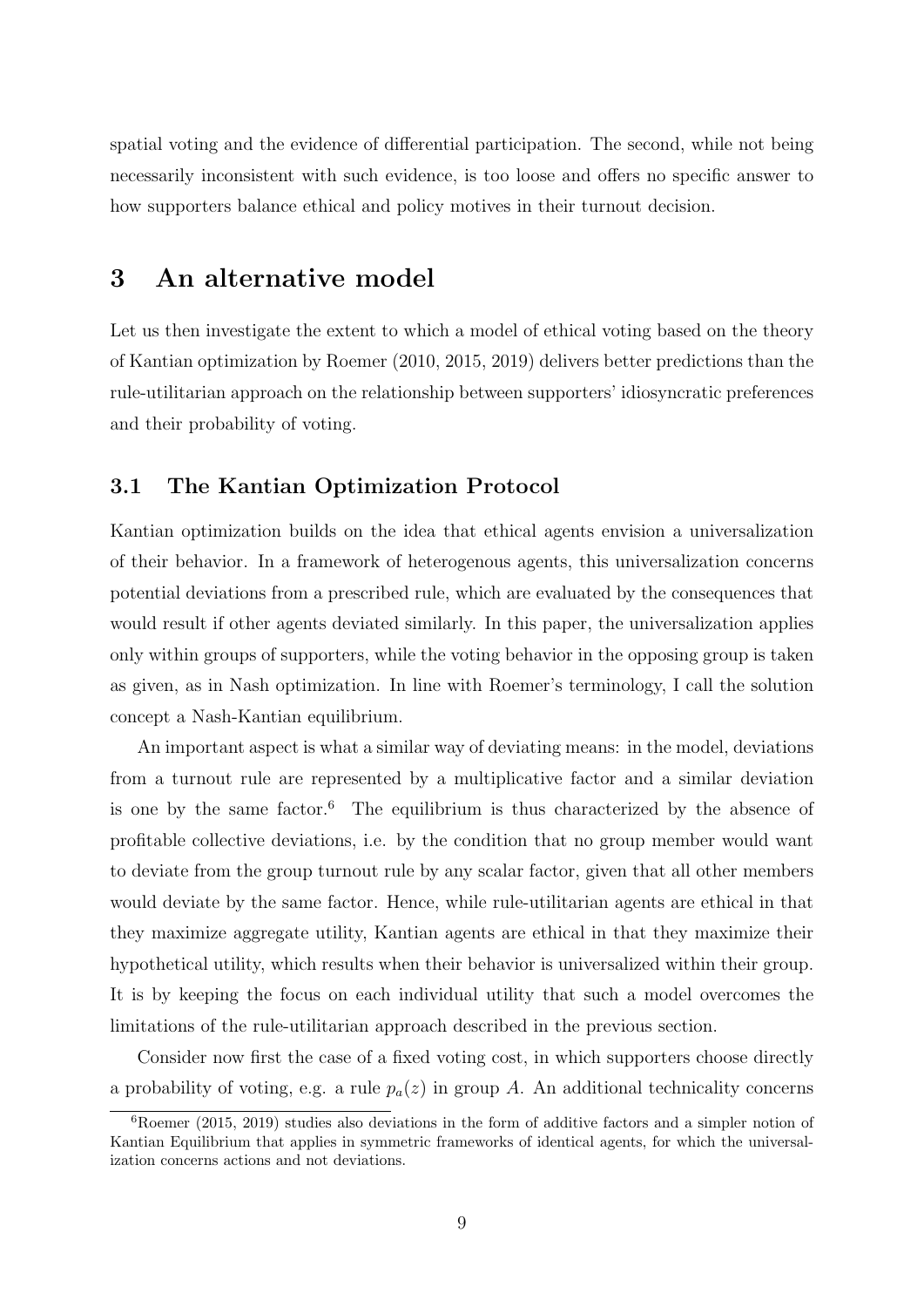the fact that supporters have compact strategy sets. To ensure that probabilities remain lower than 1, assume that, for a deviation factor  $\sigma$ , all supporters z deviate from their voting probability  $p(z)$  by the  $\min\{\sigma, \frac{1}{p(z)}\}$ . Moreover, since different voters (might) vote with different probabilities, assume that each supporter  $z$ , when evaluating potential deviations, considers only deviation factors that are bounded above by  $\frac{1}{p(z)}$ .<sup>[7](#page-10-0)</sup> It is then useful to state a precise definition of the equilibrium concept. An equivalent definition holds, after minimal adjustments, for the case of heterogenous voting costs.

**Definition.** A Nash-Kantian voting equilibrium is a pair of probability functions  $p_a(z)$ ,  $p_b(z)$ such that for each group  $X \in \{A, B\}$  and policy  $x \in \{a, b\}$ , no supporter  $z \in \mathcal{Z}_X$  would prefer all supporters  $z' \in \mathcal{Z}_X$  to vote with probability  $\min\{\sigma p_x(z'), 1\}$  for any deviation factor  $\sigma \in [0, \frac{1}{n}]$  $\frac{1}{p_x(z)}$ ,  $\sigma \neq 1$ , given the voting behavior in the opposing group. This can be expressed concisely as

$$
\forall z \in \mathcal{Z}_A \quad \arg \max_{\sigma \in [0, \frac{1}{p_a(z)}]} U_z(\min\{\sigma p_a(\cdot), 1\}, p_b(\cdot)) = 1
$$
  

$$
\forall z \in \mathcal{Z}_B \quad \arg \max_{\sigma \in [0, \frac{1}{p_b(z)}]} U_z(p_a(\cdot), \min\{\sigma p_b(\cdot), 1\}) = 1
$$

where  $U_z$  is supporter z's expected utility.

Note that the analytical conditions operationalize the absence of deviations by imposing that the argument  $\sigma$  of the maximization problem be equal to one. As a final remark, note also that the pair of probability functions  $p_a(z) = 0$ ,  $p_b(z) = 0$  for all supporters in both groups is always a Nash-Kantian equilibrium, as multiplicative deviations are in this case ineffective. In the following sections, uniqueness of the equilibrium will be claimed by restricting the analysis to strictly positive probability functions.

#### 3.2 Fixed Cost of Voting

Equipped with the previous definition of Nash-Kantian equilibrium, let us reconsider the model with a fixed cost of voting equal to  $c$  for all citizens. Recall that, in this case, the expected utility of a supporter  $z$  in group  $\tilde{A}$  is

$$
P(v_a, v_b)u_z(a) + (1 - P(v_a, v_b))u_z(b) - c p_a(z)
$$

<span id="page-10-0"></span><sup>7</sup>This assumption prevents a voter who is voting with a high probability from proposing a high deviation factor, which is less costly for himself than for those who vote with lower probability, because of the bound at 1. This approach follows the generalized definition of the equilibrium concept for compact strategy sets (Roemer 2010)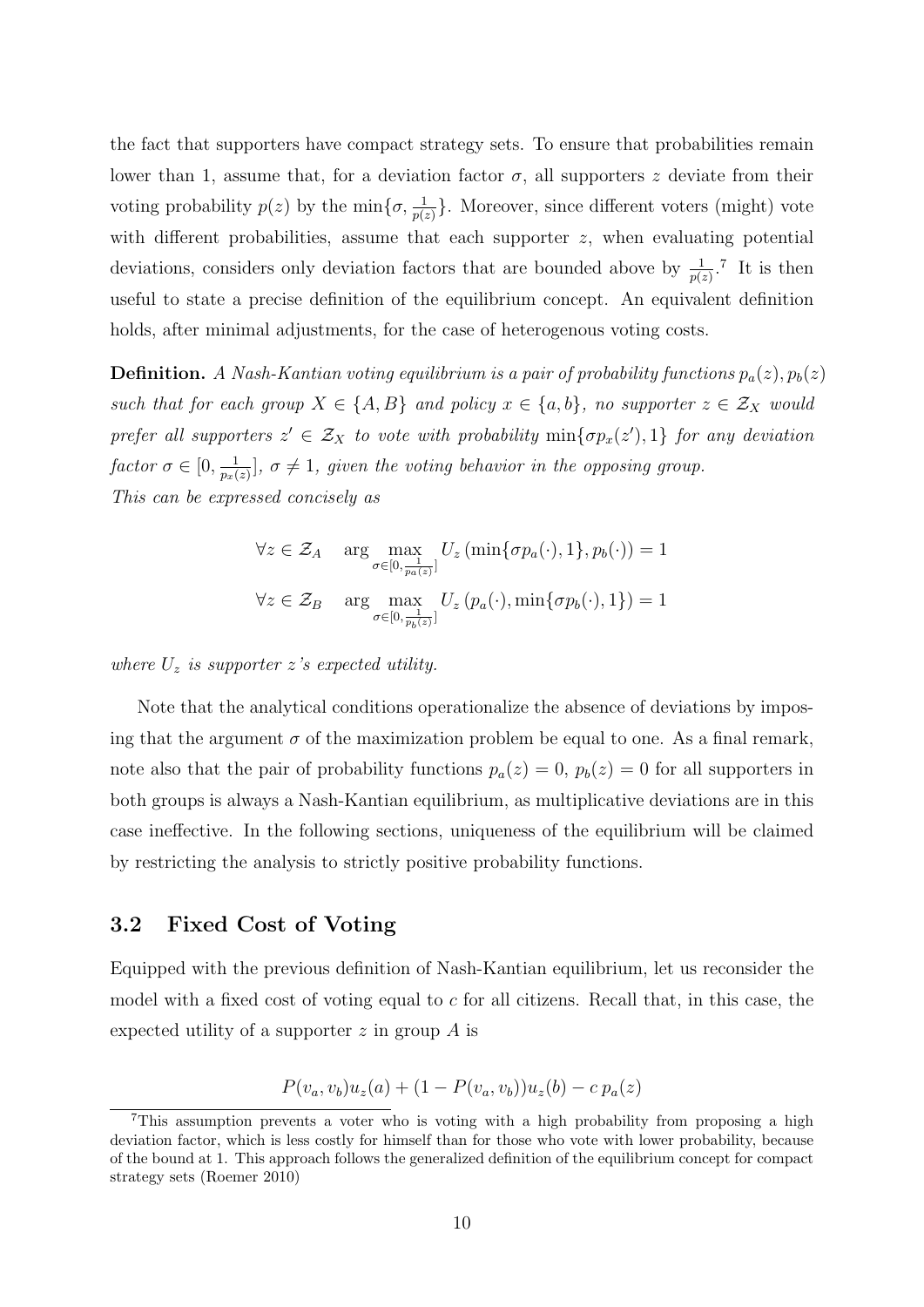By definition, in equilibrium z would not want all supporters  $z' \in \mathcal{Z}_A$  to deviate from their voting probability  $p_a(z')$  by any factor  $\sigma \in [0, \frac{1}{p_a}$  $\frac{1}{p_a(z)}$ . For technical convenience, however, we can neglect the fact that other voters z' would deviate by  $\min\{\sigma, \frac{1}{p_a(z')}\}\)$  and work out the analysis assuming that all voters would deviate by  $\sigma$ , i.e. as if voters could vote with probability higher than 1. Intuitively, indeed, the benefit of a deviation by a factor  $\sigma$  is greater for a voter z when the constraint given by  $\min\{\sigma, \frac{1}{p_a(z')}\}\)$  is not considered; hence if such a deviation is not profitable, it won't be when the probability of voting is bounded by 1. If a deviation by  $\sigma$  is followed by all voters in  $\mathcal{Z}_A$ , then, as  $\int_{\mathcal{Z}_A} \sigma p_a(z) f(z) dz = \sigma v_a$ , the expected utility of supporter z as a function of the deviation factor  $\sigma$  is equal to

<span id="page-11-0"></span>
$$
P(\sigma v_a, v_b)u_z(a) + (1 - P(\sigma v_a, v_b))u_z(b) - c \sigma p_a(z) \tag{4}
$$

The solution concept requires the expression in [\(4\)](#page-11-0) to be maximized at  $\sigma = 1$ . Note that, since  $P(\cdot)$  is concave in  $\sigma v_a$ , the previous expression is concave in  $\sigma$ , hence the optimality condition is given by the first order condition evaluated at  $\sigma = 1$ , that is

<span id="page-11-1"></span>
$$
\frac{\partial}{\partial v_a} P(v_a, v_b) \cdot v_a[u_z(a) - u_z(b)] - p_a(z)c = 0 \tag{5}
$$

Equation [\(5\)](#page-11-1) does not pin down  $p_a(z)$  directly, as  $v_a$  also depends on the function  $p_a(\cdot)$ . However, since  $v_a$  is a definite integral over  $\mathcal{Z}_A$ , the equation implies that  $p_a(z)$  has to be proportional to the utility differential  $u_z(a)-u_z(b)$ , with the coefficient of proportionality to be determined in equilibrium. A similar analysis for any voter  $z \in \mathcal{Z}_B$  yields analogous results and implications due to the complete symmetry of the framework. That is, in equilibrium we must have

<span id="page-11-2"></span>
$$
p_a(z) = \pi_a[u_z(a) - u_z(b)]
$$
  
\n
$$
p_b(z) = \pi_b[u_z(b) - u_z(a)]
$$
\n(6)

By aggregation, the number of votes must then solve

<span id="page-11-3"></span>
$$
v_a = \pi_a u_{\mathcal{Z}_A}
$$
  
\n
$$
v_a = \pi_b u_{\mathcal{Z}_B}
$$
\n(7)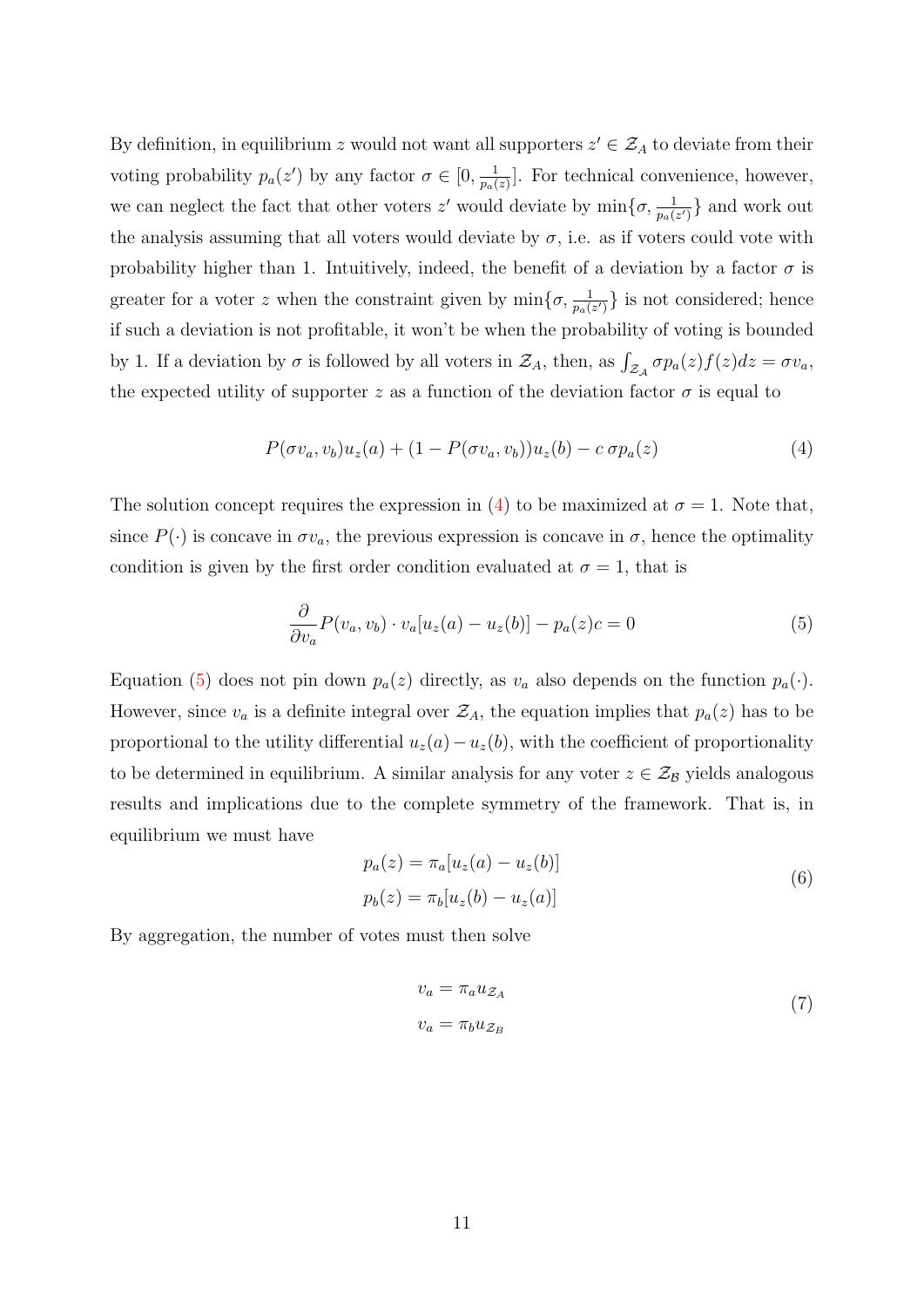where the terms  $u_{\mathcal{Z}_A}$  and  $u_{\mathcal{Z}_B}$  denote the aggregate utility differentials in group A and B, respectively, i.e.

<span id="page-12-1"></span>
$$
u_{\mathcal{Z}_A} := \int_{\mathcal{Z}_A} [u_z(a) - u_z(b)] f(z) dz
$$
  

$$
u_{\mathcal{Z}_B} := \int_{\mathcal{Z}_B} [u_z(b) - u_z(a)] f(z) dz
$$
\n(8)

Finally, the equilibrium values of the proportionality coefficients  $\pi_a$  and  $\pi_b$  are obtained by substituting [\(6\)](#page-11-2) and [\(7\)](#page-11-3) into the first order conditions, which can be rewritten together as

<span id="page-12-0"></span>
$$
\frac{\partial}{\partial v_a} P(v_a, v_b) \cdot u_{\mathcal{Z}_A} = c
$$
\n
$$
-\frac{\partial}{\partial v_b} P(v_a, v_b) \cdot u_{\mathcal{Z}_B} = c
$$
\n(9)

We have thus the following result.

**Proposition 1.** Consider the Kantian optimization model with a fixed voting cost. There exists a (strictly positive) Nash-Kantian equilibrium and it is such that the probability of voting of each supporter in both groups is proportional to the utility differential from the candidates' policies, as given by [\(6\)](#page-11-2).

Existence of the equilibrium is guaranteed, for c within an appropriate range of values, by the Poincaré-Miranda theorem, as shown in the Appendix. Uniqueness of the (strictly positive) equilibrium typically holds, as in the example below, although a proof would require more technical assumptions. Unlike the rule-utilitarian model, which was silent on turnout behavior at the indivudal level, Kantian optimization yields thus an intuitive prediction. Citizens' probability of voting is proportional to the utility differential from the two candidates' policies: the higher the intensity of support for a candidate, measured by the utility differential, the higher the contribution to the group in terms of probability of voting.

Note that the result recovers a dependence of voters' behavior on the utility differential from candidates' policies, which is at the core of the spatial theory of voting. In the standard spatial theory of voting, however, this relationship is analyzed in a framework of instrumental voting, in which the utility differential is discounted by the probability of being pivotal. Kantian optimization endogenizes it in a model of ethical participation that overcomes the issue of pivotality. The dependence on the utility differential is what makes the predictions consistent with the patterns of differential participation observed empirically. The shape of the function  $u_z(x)$  determines how the intensity of support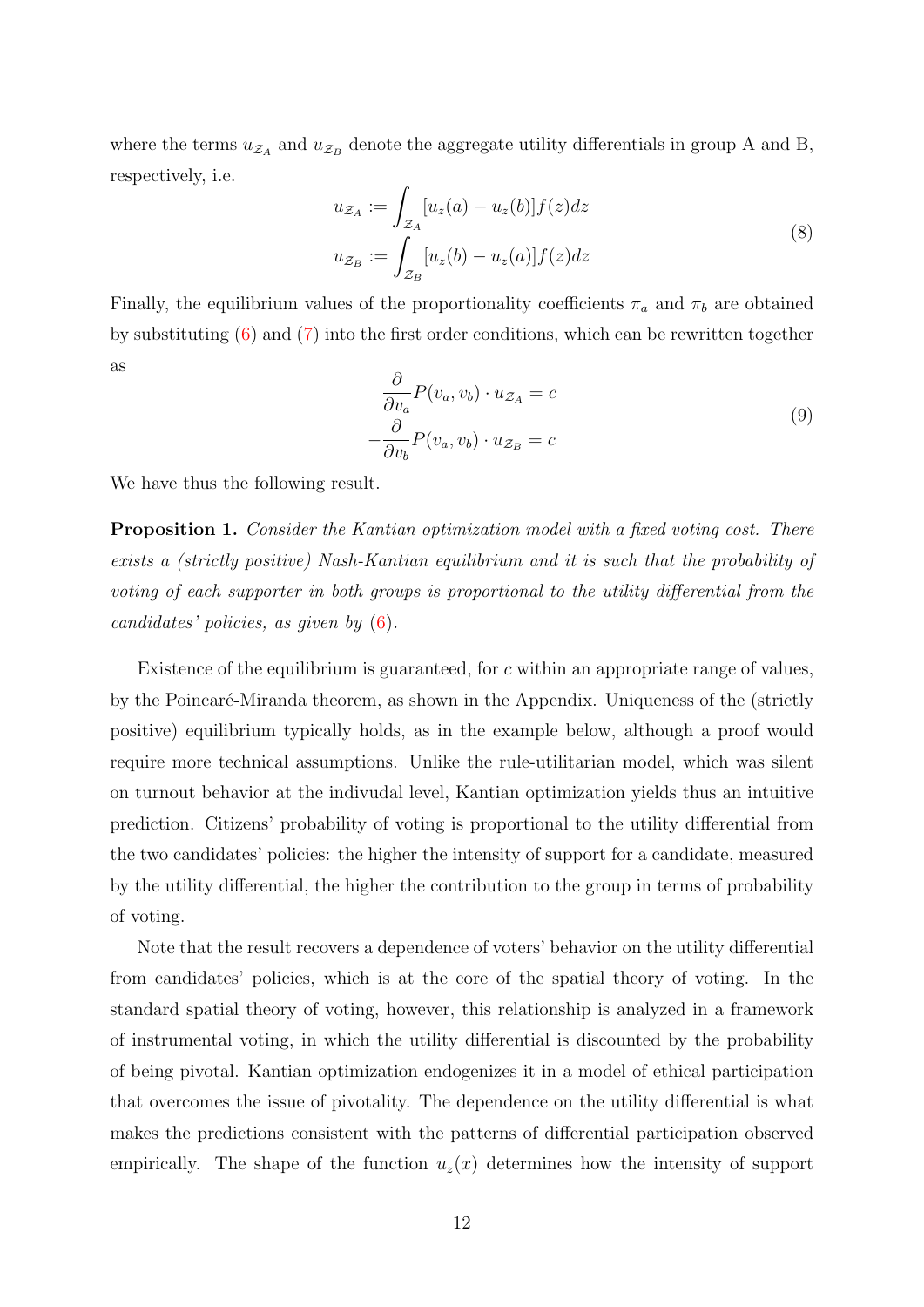relates to the distance between supporters and candidates, and thus accounts for a higher likelihood of abstention motivated by being equally close to the candidates or too far from them.[8](#page-13-0)

Moreover, an important link between Kantian optimization and the rule-utilitarian model emerges under the assumption of a fixed cost of voting. Indeed, the first equation in [\(9\)](#page-12-0) coincides with the first order condition from the maximization of group utility in equation [\(3\)](#page-8-0) with respect to  $v_a$ . The same holds in group B. This implies that the solutions for the aggregate number of votes  $v_a$  and  $v_b$  are the same in the two models.

Proposition 2. Consider the Kantian optimization model with a fixed voting cost. At the Nash-Kantian equilibrium, the aggregate number of votes  $v_a$  and  $v_b$  in the two groups correspond to the solutions of a group rule-utilitarian calculus.

Hence, even if Kantian agents do not commit themselves ex-ante to maximizing aggregate utility, they do maximize it in equilibrium. In a sense, under a fixed voting cost, Kantian optimization can be interpreted as complementary to the group rule-utilitarian model, in that it specifies how heterogeneous supporters share the burden of voting in order to maximize group utility.

Let us then calculate the Nash-Kantian equilibrium for the example introduced in section 2, in which the uncertainty takes the form of a Tullock contest success function  $P(v_a, v_b) = \frac{v_a}{v_a + v_b}$ . We readily obtain the following unique pair of positive solutions for the probability of voting in the two groups

$$
p_a(z) = \frac{u_{\mathcal{Z}_A} u_{\mathcal{Z}_B}}{c(u_{\mathcal{Z}_A} + u_{\mathcal{Z}_B})^2} [u_z(a) - u_z(b)]
$$
  

$$
p_b(z) = \frac{u_{\mathcal{Z}_A} u_{\mathcal{Z}_B}}{c(u_{\mathcal{Z}_A} + u_{\mathcal{Z}_B})^2} [u_z(b) - u_z(a)]
$$

By aggregation, the number of votes  $v_a$  and  $v_b$  are equal to

<span id="page-13-2"></span>
$$
v_a = \frac{u_{Z_A}^2 u_{Z_B}}{c(u_{Z_A} + u_{Z_B})^2} \quad , \quad v_b = \frac{u_{Z_A} u_{Z_B}^2}{c(u_{Z_A} + u_{Z_B})^2} \tag{10}
$$

Hence, for a Tullock contest success function, the coefficient of proportionality is the same for all supporters in both groups.<sup>[9](#page-13-1)</sup> Both the coefficient of proportionality and the

<span id="page-13-0"></span><sup>8</sup>See Grillo (2021) for a more detailed discussion on the notions of abstention due to indifference and alienation, and on how the convexity of the utility function  $u_z(x)$  captures voters' propensity to alienation.

<span id="page-13-1"></span><sup>&</sup>lt;sup>9</sup>Note that, being probability functions,  $p_a(z)$  and  $p_b(z)$  should not be greater than 1, but to this end it suffices to assume that the voting cost  $c$  is big enough.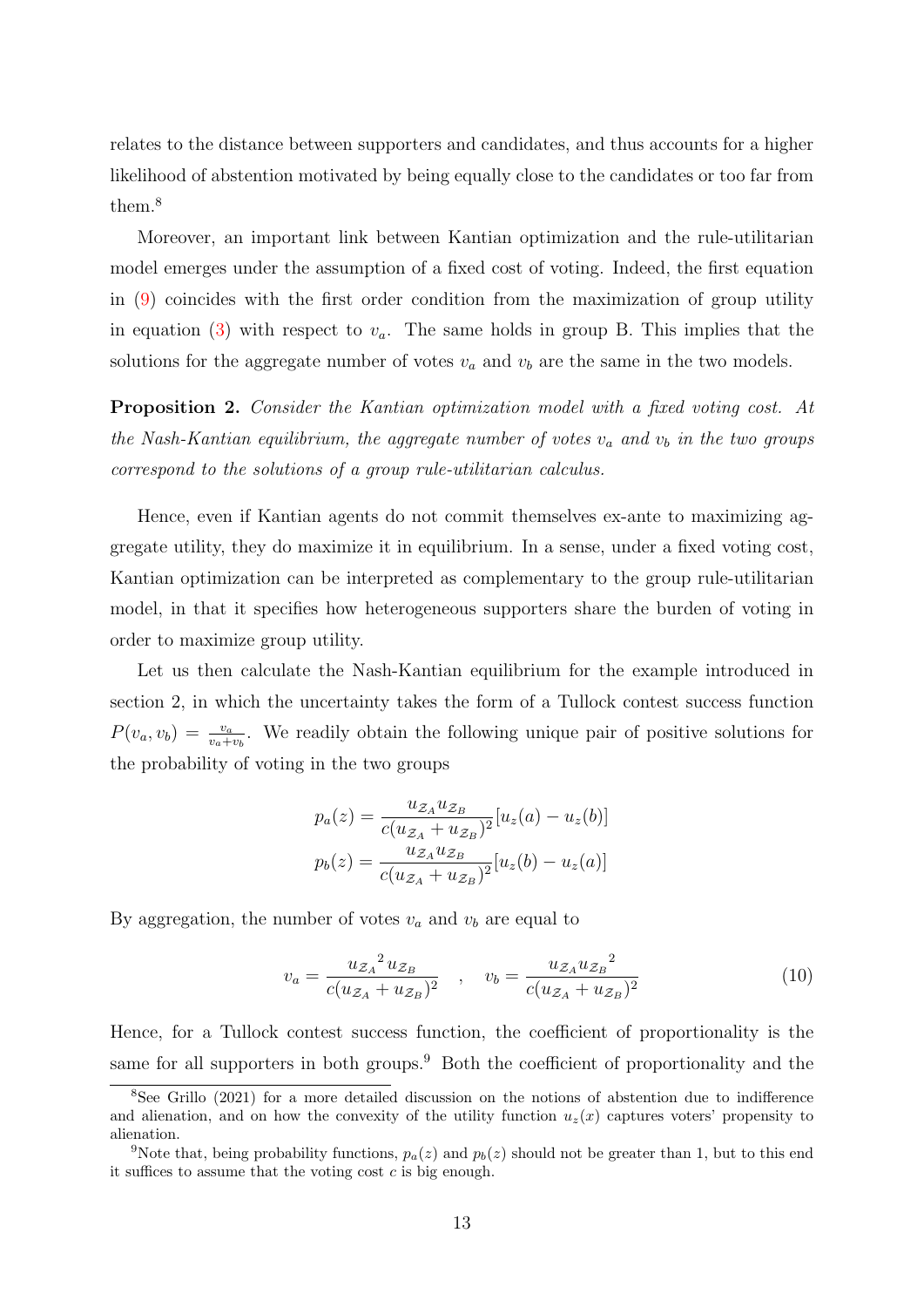aggregate number of votes  $v_a$ ,  $v_b$  are decreasing in the cost of voting and increasing in both groups' aggregate utility differentials defined in [\(8\)](#page-12-1). These comparative statics results are intuitive but offer nonetheless additional insights with respect to the standard ethical voter model. The spatial framework, indeed, allows for a richer analysis of participation behavior, as a function of candidates' proposed policies  $a$  and  $b$ , voters' policy preferences  $u_z(x)$ , and their distribution on the policy space  $f(z)$ . These elements are all captured by the aggregate utility differentials  $u_{\mathcal{Z}_A}$  and  $u_{\mathcal{Z}_B}$ .

#### 3.3 Heterogenous Costs of Voting

Let us consider now the case of heterogenous costs of voting, iid drawn from a uniform distribution,  $c \sim \mathcal{U}[0,\bar{c}]$ . I show that the model's predictions are consistent with those in the case of a fixed cost of voting, although the equivalence result for the aggregate number of votes given by Proposition 2 fails to hold. Recall that with heterogenous costs, a turnout rule in group A is given by a threshold cost function  $c_a(z)$  and that, given the uniform distribution, the probability of voting is  $p_a(z) = \frac{1}{c}c_a(z)$ . Thus, for a multiplicative deviation factor  $\sigma$  applied to the threshold cost, it still holds that the number of votes  $v_a$  scales up by  $\sigma$ . The expected utility of a supporter  $z \in \mathcal{Z}_A$ , when a deviation by  $\sigma$  is followed by all voters in group  $A$ , is then equal to

$$
P(\sigma v_a, v_b)u_z(a) + (1 - P(\sigma v_a, v_b))u_z(b) - \frac{1}{2\bar{c}}(\sigma c_a(z))^2
$$

where the last term is the expected cost of voting for a member. Taking the first order condition with respect to  $\sigma$  and imposing  $\sigma = 1$  yields

$$
\frac{\partial}{\partial v_a}P(v_a, v_b) \cdot v_a[u_z(a) - u_z(b)] - \frac{1}{\bar{c}}c_a(z)^2 = 0
$$

By comparing the previous expression with the one in [\(5\)](#page-11-1), we see that under uniformly distributed costs, the threshold cost must now be proportional to the square root of the utility differential. Given  $p_a(z) = \frac{1}{c}c_a(z)$ , we thus have

<span id="page-14-0"></span>
$$
p_a(z) = \tilde{\pi}_a \sqrt{[u_z(a) - u_z(b)]} \tag{11}
$$

and by aggregation

$$
v_a = \tilde{\pi}_a \tilde{u}_{\mathcal{Z}_A}
$$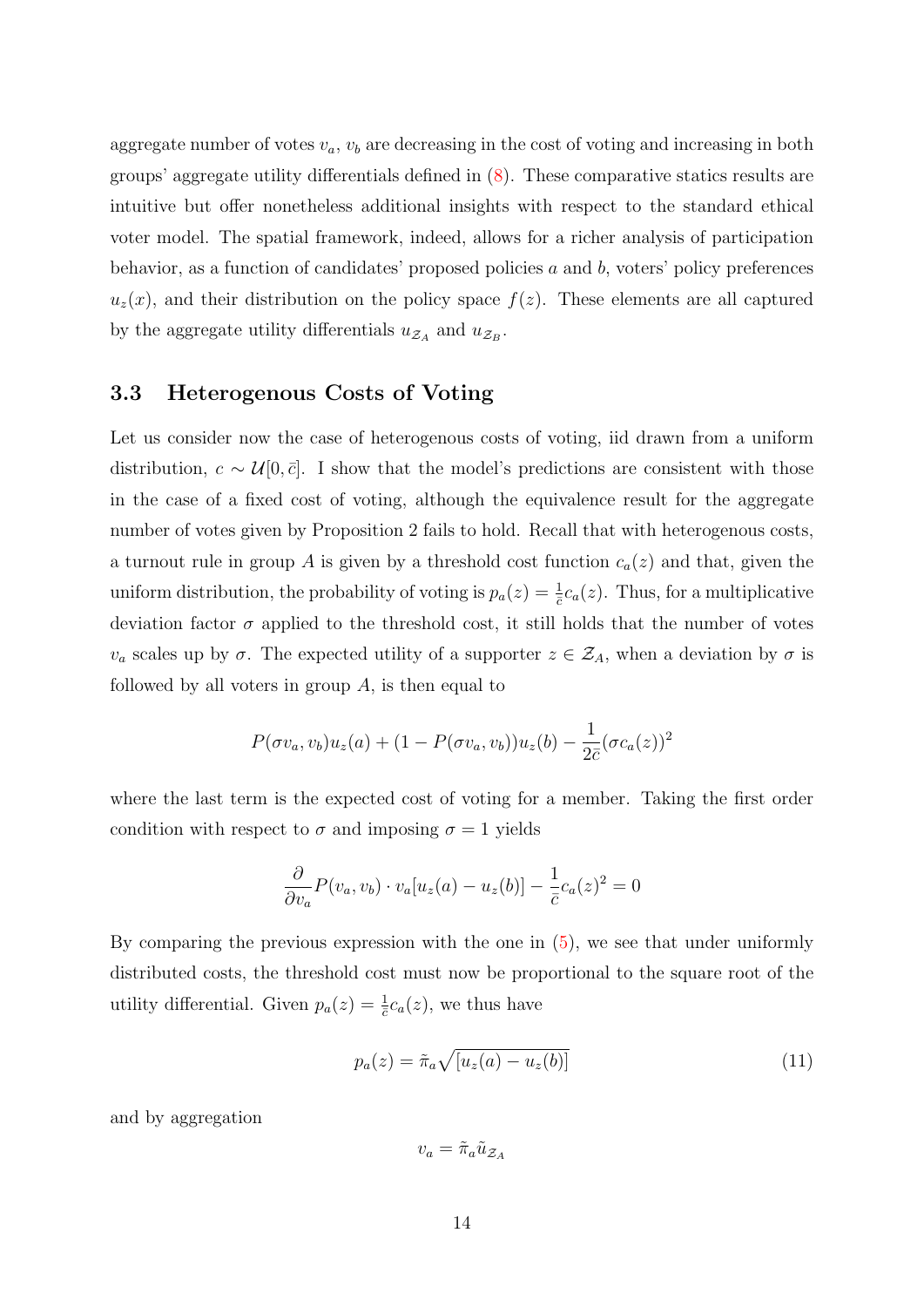where  $\tilde{u}_{Z_A} = \int_{Z_A} \sqrt{[u_z(a) - u_z(b)]} f(z) dz$  denotes an aggregate utility differential which is 'adjusted' with respect to [\(8\)](#page-12-1) by taking the square root within the integral. Clearly, the probability of voting in [\(11\)](#page-14-0) is still an increasing function of the utility differential. An equivalent calculation concerns group B, and the proportionality coefficients  $\tilde{\pi}_a$ ,  $\tilde{\pi}_b$  are determined by solving jointly the following first order conditions

<span id="page-15-0"></span>
$$
\frac{\partial}{\partial v_a} P(v_a, v_b) \cdot \frac{\tilde{u}_{\mathcal{Z}_A}}{\tilde{\pi}_a} = \bar{c}
$$
\n
$$
-\frac{\partial}{\partial v_b} P(v_a, v_b) \cdot \frac{\tilde{u}_{\mathcal{Z}_B}}{\tilde{\pi}_b} = \bar{c}
$$
\n(12)

given  $v_a = \tilde{\pi}_a \tilde{u}_{\mathcal{Z}_A}$  and  $v_b = \tilde{\pi}_b \tilde{u}_{\mathcal{Z}_B}$ , with  $\tilde{u}_{\mathcal{Z}_B} = \int_{\mathcal{Z}_B} \sqrt{[u_z(b) - u_z(a)]} f(z) dz$ . As before, existence of an equilibrium is guaranteed by the Poincaré-Miranda theorem. The conditions in [\(12\)](#page-15-0), however, are now different than what would result from the maximization of group utility. To compare the two, let me first define the size of the two groups as  $|\mathcal{Z}_A| = \int_{\mathcal{Z}_A} f(z)dz$  and  $|\mathcal{Z}_B| = \int_{\mathcal{Z}_B} f(z)dz$ , i.e. the shares of population belonging to each group. In light of Lemma 1, rule-utilitarian members of group A would target  $v_a$  votes by setting a constant threshold equal to  $c_a = \frac{\bar{c}}{|\bar{z}|}$  $\frac{\bar{c}}{|\mathcal{Z}_A|}v_a$ . We can then substitute this voting rule into [\(2\)](#page-7-0) and proceed similarly for group B to obtain the following pair of first order conditions for the rule-utilitarian calculus

<span id="page-15-1"></span>
$$
\frac{\partial}{\partial v_a} P(v_a, v_b) \cdot \frac{u_{\mathcal{Z}_A} |\mathcal{Z}_A|}{v_a} = \bar{c}
$$
\n
$$
-\frac{\partial}{\partial v_b} P(v_a, v_b) \cdot \frac{u_{\mathcal{Z}_B} |\mathcal{Z}_B|}{v_b} = \bar{c}
$$
\n(13)

Technically, the difference between [\(12\)](#page-15-0) and [\(13\)](#page-15-1) arises because in the Kantian optimization model the voting probabilities are aggregated after taking the square root of the utility differential, while the aggregation occurs before in the rule-utilitarian model. The solution is not invariant to the order of the two operations. I summarize the results as follows.

Proposition 3. Consider the Kantian optimization model with heterogenous voting costs  $c \sim \mathcal{U}[0,\bar{c}]$ . There exists a (strictly positive) Nash-Kantian equilibrium and it is such that the probability of voting is an increasing function (proportional to the square root) of the utility differential from the candidates' policies. The aggregate number of votes in the two groups do not correspond, in this case, to the solutions from a rule-utilitarian calculus.

The result confirms the advantage of Kantian optimization for studying electoral par-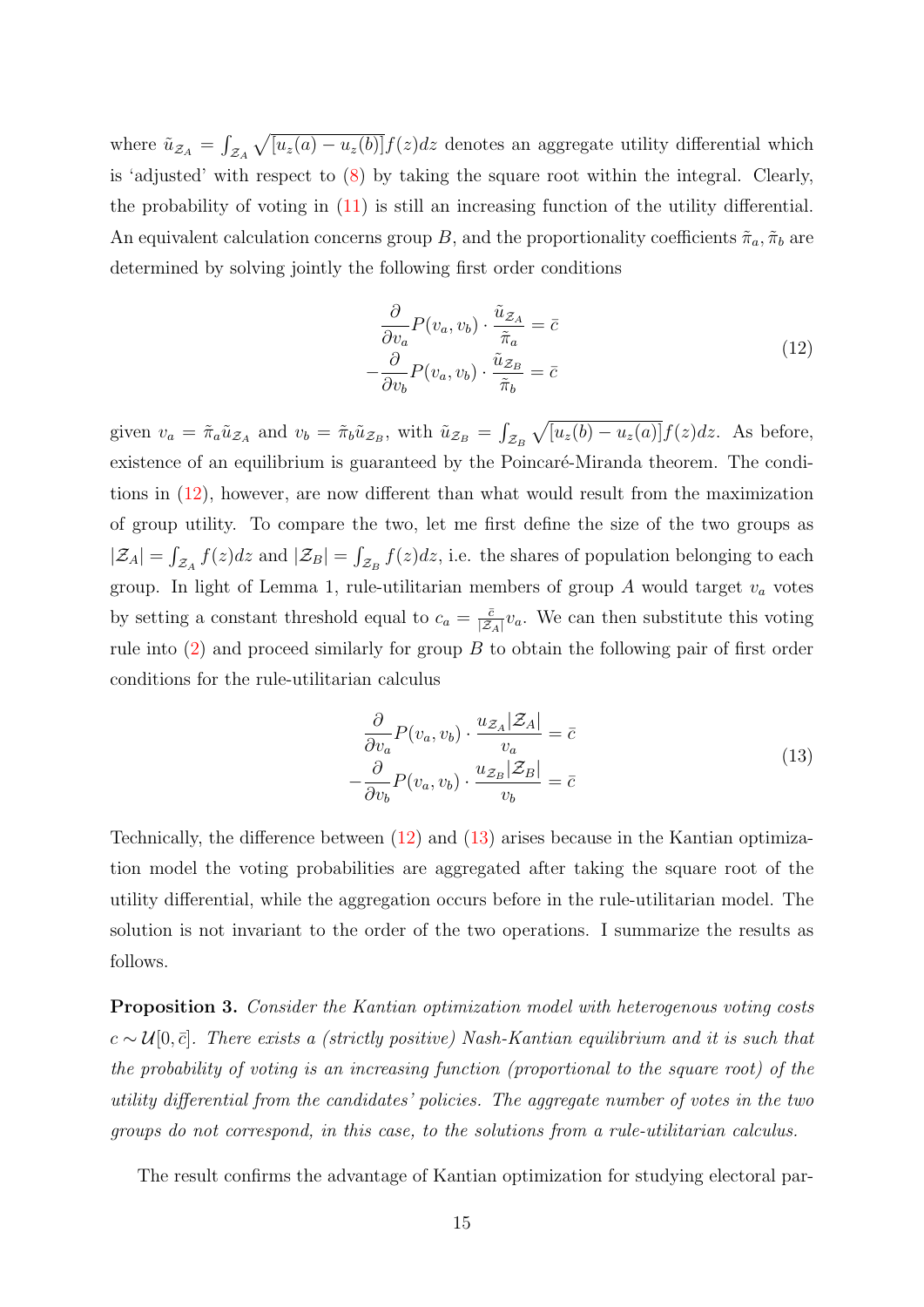ticipation in a spatial framework. Indeed, while the rule-utilitarian model with heterogenous costs predicts the same turnout rate among all supporters in each group, Kantian optimization yields heterogenous participation as an increasing function of the intensity of support. Such a positive correlation between the intensity of support and the probability of voting is more in line with the participation patterns theorized and observed by the previous literature.

Let us turn again to the example of a Tullock contest success function  $P(v_a, v_b) = \frac{v_a}{v_a + v_b}$ . In this case, the unique positive Nash-Kantian equilibrium is given by

$$
p_a(z) = \frac{\sqrt{\tilde{u}_{Z_A}\tilde{u}_{Z_B}}}{\sqrt{\bar{c}}(\tilde{u}_{Z_A} + \tilde{u}_{Z_B})} \sqrt{[u_z(a) - u_z(b)]}
$$

$$
p_b(z) = \frac{\sqrt{\tilde{u}_{Z_A}\tilde{u}_{Z_B}}}{\sqrt{\bar{c}}(\tilde{u}_{Z_A} + \tilde{u}_{Z_B})} \sqrt{[u_z(b) - u_z(a)]}
$$

As with a fixed cost of voting, the coefficient of proportionality is the same for all supporters in both groups, it is positively related to the aggregate utility differential in both groups and negatively to the cost of voting. The aggregate number of votes are in this case

$$
v_a = \frac{\tilde{u}_{Z_A} \sqrt{\tilde{u}_{Z_A} \tilde{u}_{Z_B}}}{\sqrt{\bar{c}}(\tilde{u}_{Z_A} + \tilde{u}_{Z_B})} \quad , \quad v_b = \frac{\tilde{u}_{Z_B} \sqrt{\tilde{u}_{Z_A} \tilde{u}_{Z_B}}}{\sqrt{\bar{c}}(\tilde{u}_{Z_A} + \tilde{u}_{Z_B})}
$$

which, despite being analytically different from the rule-utilitarian solutions<sup>[10](#page-16-0)</sup>, offer however the same comparative statics properties: the number of votes in both groups is increasing in the aggregate utility differentials and decreasing in the cost of voting.

## 4 Discussion

I address here a few relevant issues, before concluding. I first discuss the endogenization of candidates' proposed policies  $a$  and  $b$ . I then examine whether one could amend the rule-utilitarian approach, instead of abandoning it, in order to improve its predictions at the individual level. Finally, I offer a critical perspective on the Kantian label that economists usually assign to agents' reasoning based on a universalization principle.

$$
v_a = \frac{(u_{\mathcal{Z}_A}|\mathcal{Z}_A|)^{\frac{3}{4}}(u_{\mathcal{Z}_B}|\mathcal{Z}_B|)^{\frac{1}{4}}}{\bar{c}(\sqrt{u_{\mathcal{Z}_A}|\mathcal{Z}_A|} + \sqrt{u_{\mathcal{Z}_B}|\mathcal{Z}_B|})}, \quad v_b = \frac{(u_{\mathcal{Z}_A}|\mathcal{Z}_A|)^{\frac{1}{4}}(u_{\mathcal{Z}_B}|\mathcal{Z}_B|)^{\frac{3}{4}}}{\bar{c}(\sqrt{u_{\mathcal{Z}_A}|\mathcal{Z}_A|} + \sqrt{u_{\mathcal{Z}_B}|\mathcal{Z}_B|})}
$$

<span id="page-16-0"></span><sup>10</sup>The rule-utilitarian solutions under heterogenous costs of voting are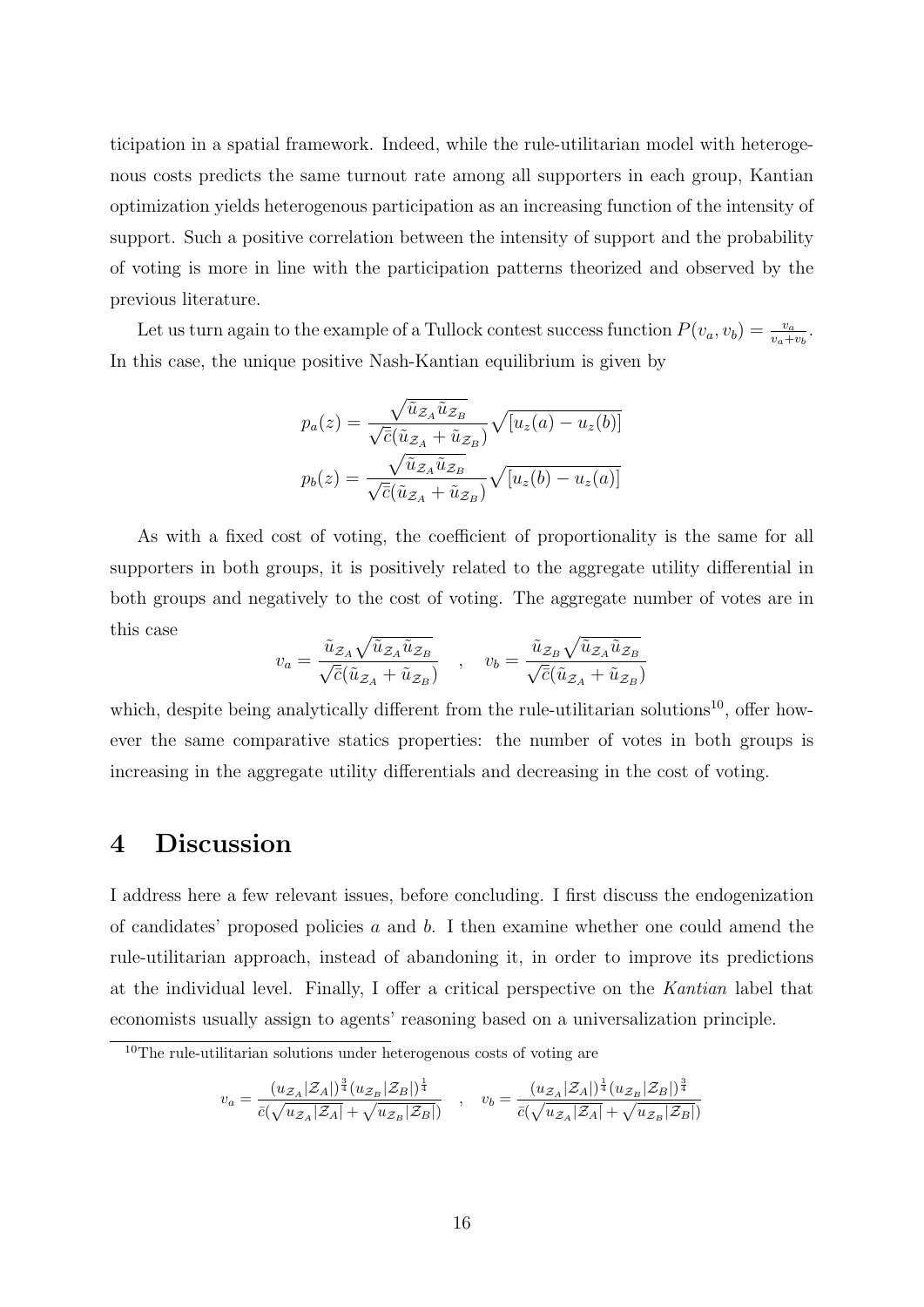#### 4.1 Candidates' Choice of Policies

In order to focus on citizens' participation behavior, I have taken as given candidates' policies a and b. The advantage of a spatial framework, however, is also to study how candidates choose their platforms on the policy space. While determining policies endogenously is beyond the scope of this paper, I sketch here some preliminary considerations. An equilibrium analysis of policy choices requires assumptions on candidates' objective. In the classical Downsian model, candidates are purely office-motivated and maximize therefore their probability of winning. In the framework of this paper, office-motivation corresponds to maximizing  $P(v_a, v_b)$  for candidate A and to minimizing it for candidate B. Note that this implies that candidates care only about the aggregate number of votes  $v_a$  and  $v_b$ , and not about the specific distribution of individual voting probabilities given by  $p_a(z)$  and  $p_b(z)$ .

In our analysis, independently of citizens' ethical calculus and in both cases of fixed and heterogenous voting costs, the aggregate number of votes  $v_a$  and  $v_b$  depend crucially on the groups' aggregate utility differentials. Consider the example of a Tullock contest function  $P(v_a, v_b) = \frac{v_a}{v_a + v_b}$  in the case of a fixed cost of voting, whose solutions for the number of votes are given in  $(10)$ . It is easy to check that candidates' maximization problems correspond to

$$
\max_{a} \frac{u_{\mathcal{Z}_A}}{u_{\mathcal{Z}_A} + u_{\mathcal{Z}_B}} \quad , \quad \max_{b} \frac{u_{\mathcal{Z}_B}}{u_{\mathcal{Z}_A} + u_{\mathcal{Z}_B}}
$$

The aggregate utility differentials  $u_{\mathcal{Z}_A}$  and  $u_{\mathcal{Z}_B}$ , in turn, depend on the primitive elements of the model, such as citizens' distribution on the policy space  $f(z)$  or the shape of their utility function  $u_z(x)$ . In general, thus, also the existence and properties of the political equilibrium for candidates' policies  $a$  and  $b$  depend on such primitive elements. In a related paper (Grillo 2021), I examine in more detail candidates' strategies and provide conditions on  $f(z)$  and  $u_z(x)$  for a result of turnout-driven polarization, occurring when candidates pursue an electoral strategy of mobilization.

#### 4.2 Why not subgroup rule-utilitarianism?

Could we amend somehow the rule-utilitarian approach in order to obtain heterogeneity of supporters' turnout behavior as a function of their preferences, without resorting to Kantian optimization? The answer is in some sense affirmative, although ultimately it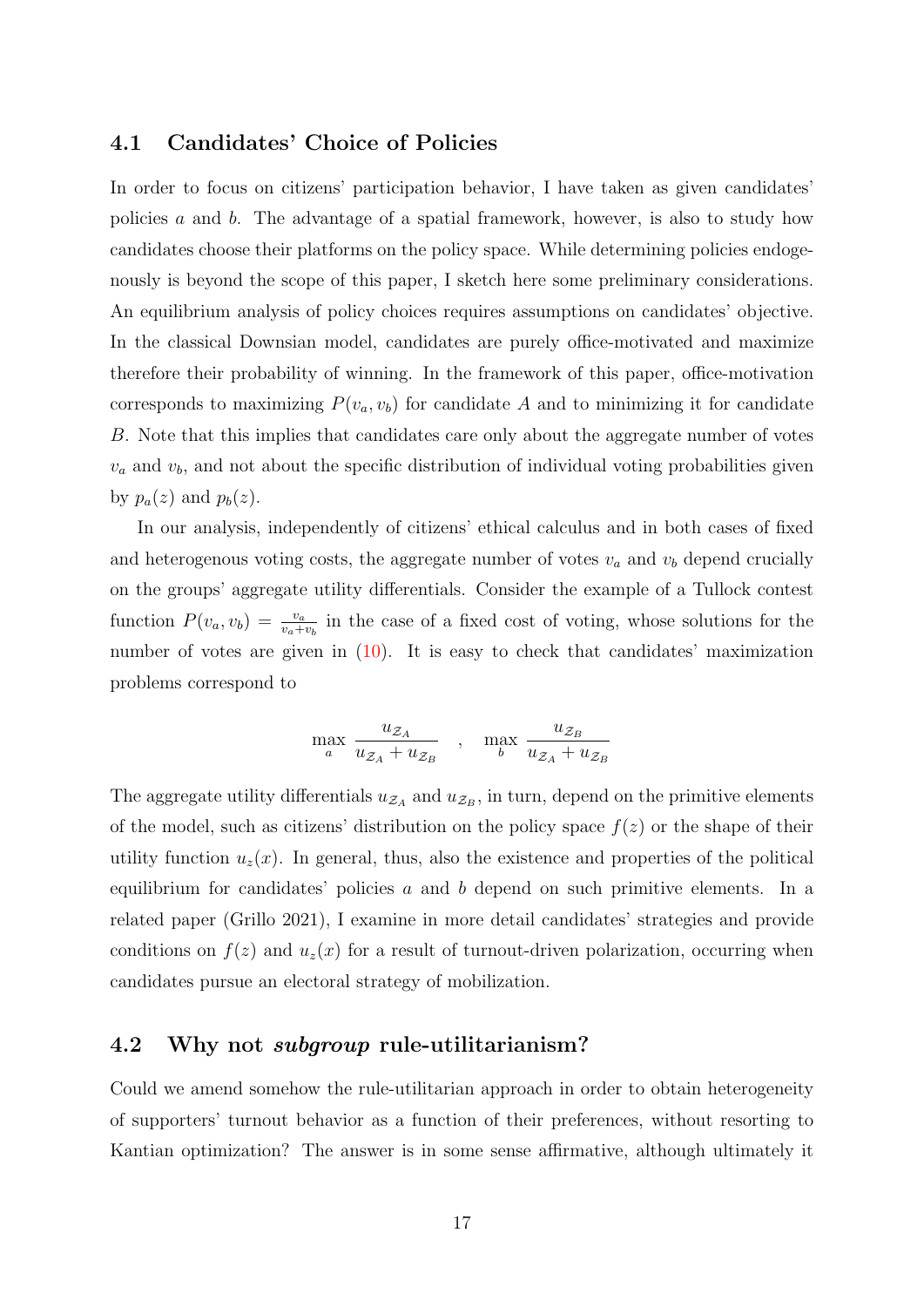implies moving to a lesser degree in the same direction, i.e. reducing the level at which supporters' utility is aggregated from group utility to a finer dimension. Consider for example a simpler model in which each group is further divided in two subgroups: a subgroup supports the candidate strongly, while the other only weakly. In this case, subgroup rule-utilitarians agents would maximize the aggregate subgroup utility taking as given the voting behavior both in the other subgroup of supporters of the same candidate and in the two subgroups of supporters of the opposing candidate. Under the same assumptions as in the previous sections, one can easily conjecture that the logic behind Lemma 1 makes the probability of voting constant among members of a subgroup but does not prevent different threshold costs between subgroups. In this case, strong supporters could vote with a higher probability than weak supporters, showing a positive relationship between participation and the intensity of support for a candidate.

There are, however, two inconveniences of a *subgroup* rule-utilitarian model. The first is the analytical complexity, as already in our simple example the strategic interaction involves four different maximization problems. The second is that when the reduction of the level of aggregation is taken to the limit, one stumbles back onto the issue of pivotality. If the distribution of citizens over the policy space is continuous, as in the model of this paper, every set of citizens sharing the same bliss point has mass zero. Hence, one cannot take the level of aggregation down to voters' bliss point, because the aggregate utility would then coincide with the individual utility, and supporters within a subgroup would even collectively be unable to affect the outcome of the election. Kantian optimization, instead, provides a very tractable model to account for voters' idiosyncratic preferences, even in the presence of a continuous distribution.

#### 4.3 On the Kantian Label

A reference to Kant is customary in the economic literature to denote the type of counterfactual reasoning that agents display in the model when they envision a universalization of their behavior. With respect to the ethical voting model, it is interesting to note that an analogous mention of Kant is made by Feddersen (2004) in justifying the rule-utilitarian approach, which follows Harsanyi's (1977) tribute to Kant's intellectual tradition of claiming a requirement of universality for moral rules. Indeed, while the universalization principle is explicit in Roemer's Kantian optimization, it is nonetheless implicit in the rule-utilitarian calculus, as the prescribed rule is optimal only if followed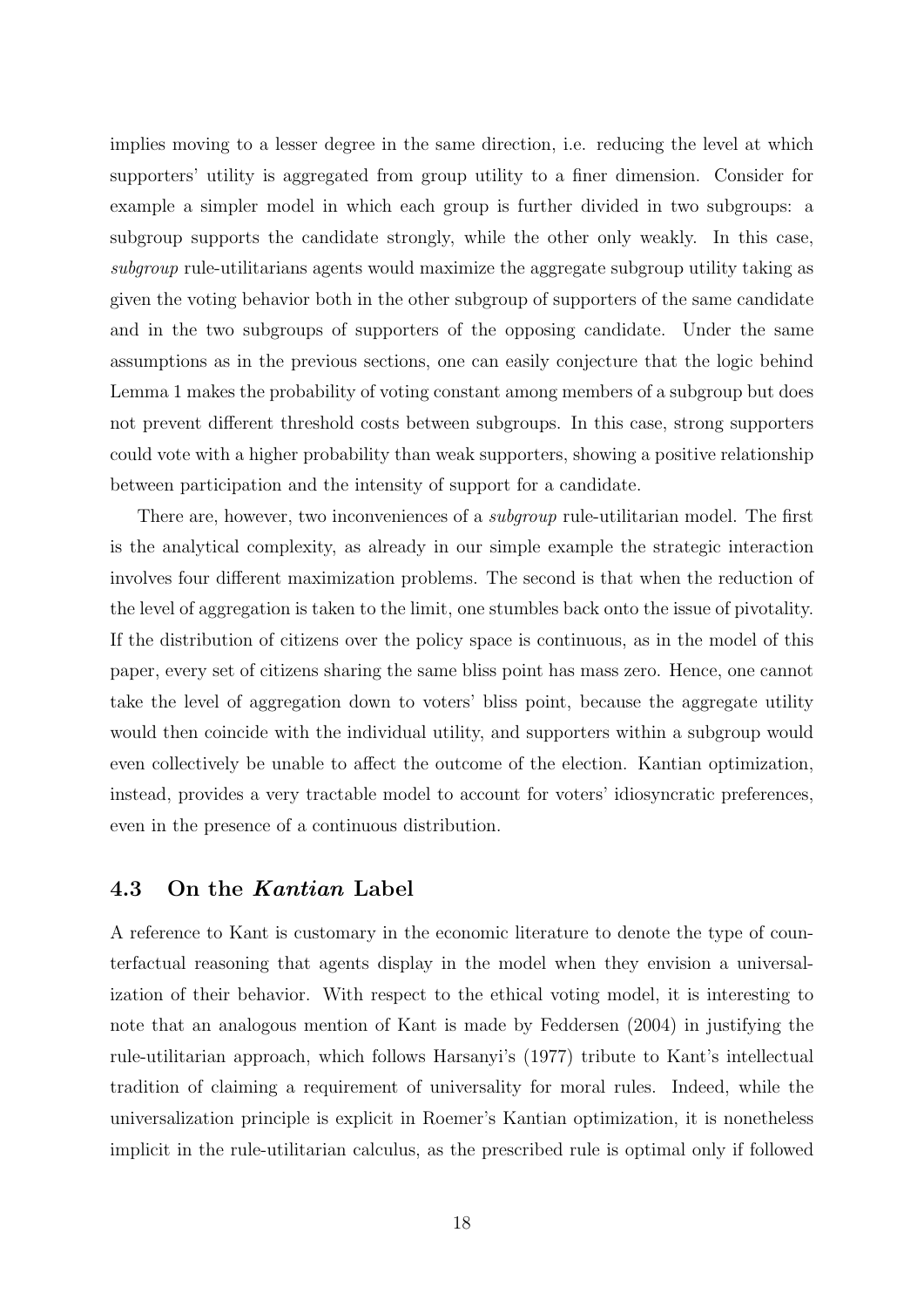by everyone.

An explicit Kantian label, however, also risks generating some misunderstanding, as Kantian moral philosophy is generally understood as non-consequentialist. In my opinion, instead, both approaches build on a consequentialist interpretation of the universalization principle, more in line with rule-consequentialism. As such, I would tentatively describe Kantian optimization as a model of egoistic (non-utilitarian) rule-consequentialist agents.<sup>[11](#page-19-0)</sup> A valuable discussion on Kantian rationality is in Sugden  $(1991)$ , while a critique of the Kantian label has been expressed by Wolfelsperger (1999) and Ballet and Jolivet (2003). As a comparison, White (2004, 2019) discusses how the paradigm of homo economicus can relate to Kantian moral philosophy in its orthodox deontological interpretation.

## 5 Conclusion

I have argued in favor of a Kantian optimization model of electoral participation within heterogenous groups, in which supporters share a preference for a candidate but have different intensities of support. In a spatial framework, the difference in intensities comes from voters' underlying idiosyncratic preferences on the policy space. A rule-utilitarian model of voter turnout, typically praised for its ability to generate good comparative statics properties on aggregate participation, fails to account for the heterogeneity of behavior at the individual level. Kantian optimization, instead, predicts participation as an increasing function of voters' utility differential from candidates' policies. The results are consistent with the theoretical and empirical literature on spatial voting showing how voters' distance from candidates affect their likelihood of participating. Furthermore, if voting costs are identical among supporters, an equivalence result emerges for the solutions of the aggregate number of votes in both Kantian optimization and the rule utilitarian model. In this case, Kantian optimization can complement the aggregate predictions from the rule-utilitarian model by specifying a unique rule at the individual level on which supporters can coordinate.

What makes Kantian optimization deliver better predictions at the individual level is its focus on individual utility. Indeed, while rule-utilitarians follow the rule that maximizes aggregate utility, Kantian optimizing agents maximize their individual utility. Their

<span id="page-19-0"></span><sup>11</sup>Roemer (2019, Ch.1) acknowledges using the term Kantian for its suggestive meaning and not to imply a deeper Kantian justification.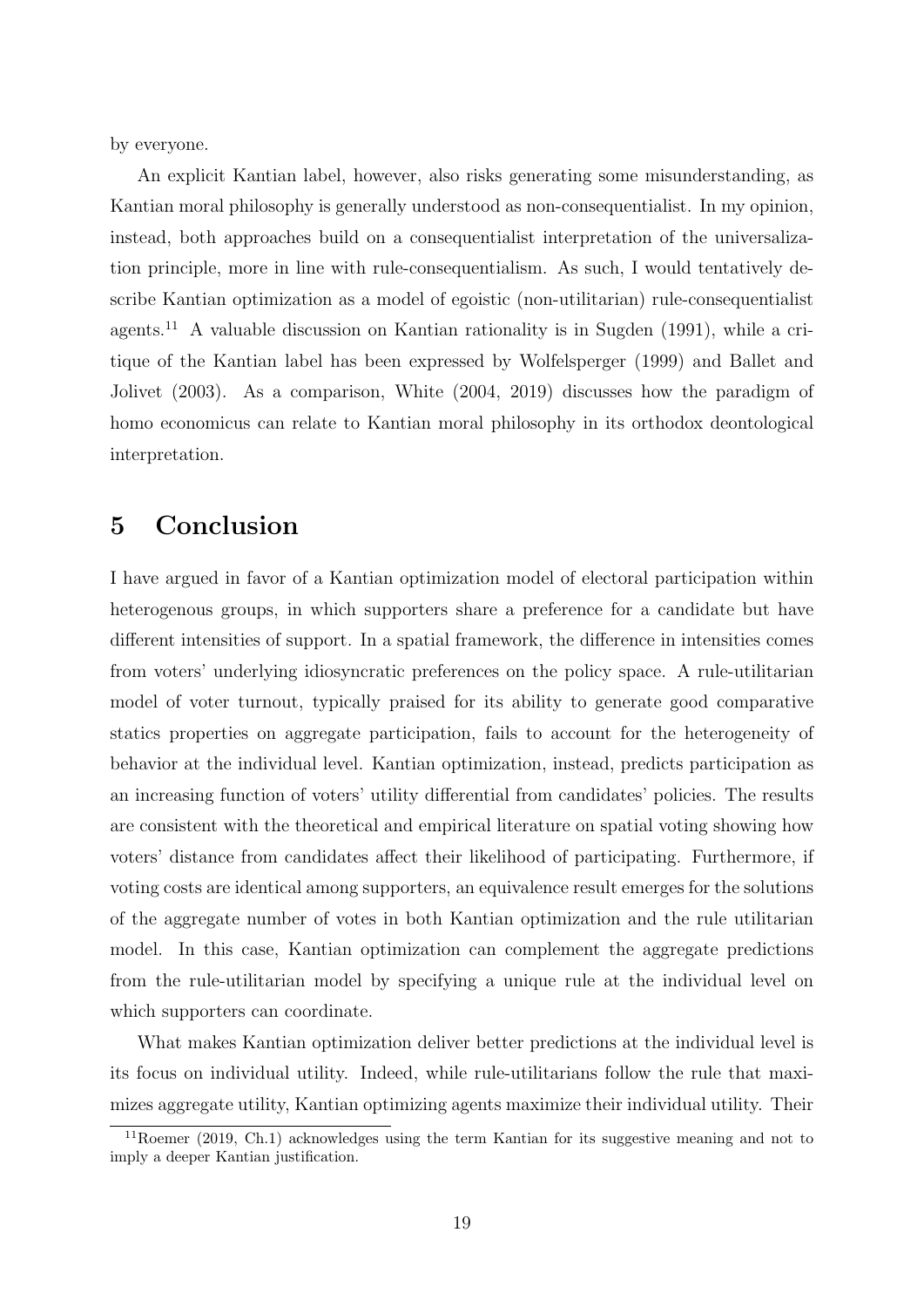ethical principle consists in constraining such optimization by universalizing (within their group) their potential deviations from a participation rule. With respect to Roemer's broader approach, I have only considered deviations in a multiplicative form. From a theoretical standpoint, considering the case in which the universalization does not imply the same scalar deviation for all concerned agents but allows for heterogeneity in deviations represents a promising direction for future research. Moreover, in line with the positive rather than normative perspective of the analysis, the model calls for empirical evidence that could more precisely associate voters' actual reasoning to either a utilitarian or a Kantian ethical principle.

## References

- [1] Adams, J. F., Dow, J., & Merrill III, S. (2006). The political consequences of alienation-based and indifference-based voter abstention: applications to presidential elections. Political Behavior, 28(1), 65-86.
- [2] Alger, I. & Weibull, J. W. (2013). Homo Moralis Preference Evolution under Incomplete Information and Assortative Matching. Econometrica, 81(6), 2269-2302.
- [3] Alger, I., & Weibull, J. W. (2016). Evolution and Kantian morality. Games and Economic Behavior, 98, 56-67.
- [4] Alger, I., Weibull, J. W., & Lehmann, L. (2020). Evolution of preferences in structured populations: genes, guns, and culture. Journal of Economic Theory, 185, 104951.
- [5] Ali, S. N., & Lin, C. (2013). Why people vote: Ethical motives and social incentives. American economic Journal: microeconomics, 5(2), 73-98.
- [6] Arnold, F. (2018). Turnout and closeness: evidence from 60 years of Bavarian mayoral elections. The Scandinavian Journal of Economics, 120(2), 624-653.
- [7] Ballet, J., & Jolivet, P. (2003). A propos de l'économie kantienne. Social science information,  $42(2)$ , 185-208.
- [8] Bierbrauer, F., Tsyvinski, A., & Werquin, N. (2021). Taxes and Turnout: When the Decisive Voter Stays at Home. Unpublished Working Paper.
- [9] Bilodeau, M., & Gravel, N. (2004). Voluntary provision of a public good and individual morality. Journal of Public Economics, 88(3-4), 645-666.
- [10] Blais, A. (2000). To vote or not to vote?: The merits and limits of rational choice theory. University of Pittsburgh Press.
- [11] Blais, A., & Daoust, J. F. (2020). The Motivation to Vote: Explaining Electoral Participation. UBC Press.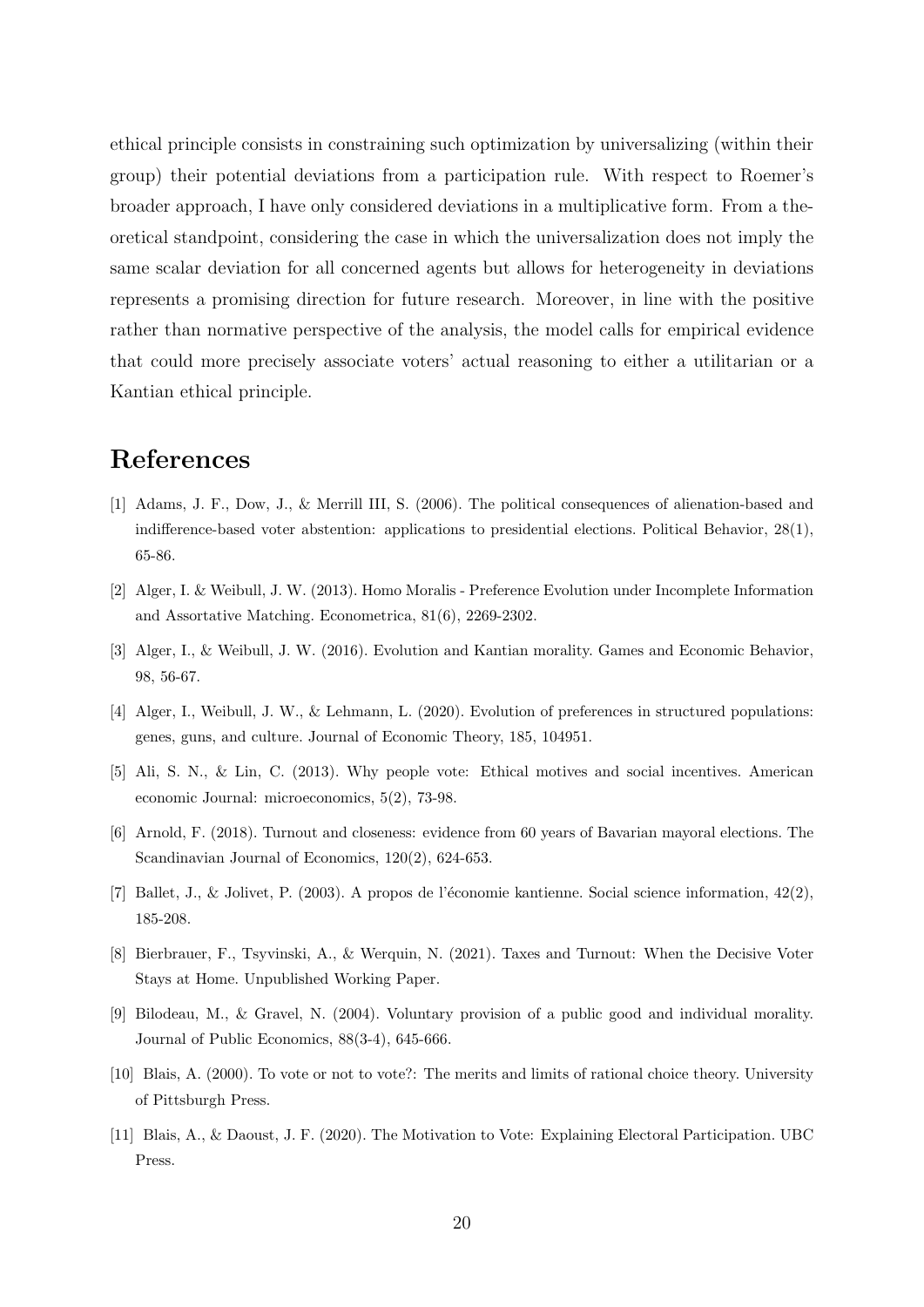- [12] Bouton, L., Castanheira, M., & Drazen, A. (2020). A theory of small campaign contributions. Unpublished manuscript.
- [13] Bursztyn, L., Cantoni, D., Funk, P., & Yuchtman, N. (2017). Polls, the press, and political participation: The effects of anticipated election closeness on voter turnout. NBER working paper, (w23490).
- [14] Coate, S. & Conlin, M. (2004). A group rule-utilitarian approach to voter turnout: theory and evidence. American Economic Review, 94(5), 1476-1504.
- [15] De Donder, Ph., & Roemer, J. E. (2016). An allegory of the political influence of the top 1%. Business and Politics, 18(1), 85-96.
- [16] Eichner, T., & Pethig, R. (2020). Kant–Nash tax competition. International Tax and Public Finance, 1-40.
- [17] Feddersen, T. (2004). Rational choice theory and the paradox of not voting. Journal of Economic Perspectives, 18(1), 99-112.
- [18] Feddersen, T., & Sandroni, A. (2006). A theory of participation in elections. American Economic Review, 96(4), 1271-1282.
- [19] Fauvelle-Aymar, C., & François, A. (2006). The impact of closeness on turnout: An empirical relation based on a study of a two-round ballot. Public Choice, 127(3-4), 461-483.
- [20] François, A., & Gergaud, O. (2019). Is civic duty the solution to the paradox of voting?. Public Choice, 180(3-4), 257-283.
- [21] Grafton, R. Q., Kompas, T., & Van Long, N. (2017). A brave new world? Kantian–Nashian interaction and the dynamics of global climate change mitigation. European Economic Review, 99, 31-42.
- [22] Grillo, A. (2021). Political alienation and voter mobilization in elections. Unpublished Working Paper.
- [23] Harsanyi, J. C. (1977). Morality and the theory of rational behavior. Social Research, 44(4), 623-656.
- [24] Harsanyi, J. C. (1980). Rule utilitarianism, rights, obligations, and the theory of rational behavior. Theory and Decision, 12, 115-133.
- [25] Herrera, H., Morelli, M., & Nunnari, S. (2016). Turnout across democracies. American Journal of Political Science, 60(3), 607-624.
- [26] Herrera, H., Morelli, M., & Palfrey, T. (2014). Turnout and power sharing. The Economic Journal, 124(574), F131-F162.
- [27] Jorgenson, A., & Saavedra, M. (2018). The Electoral College, battleground states, and ruleutilitarian voting. Social Choice and Welfare, 51(4), 577-593.
- [28] Konrad, K. A. (2007). Strategy in contests-an introduction. WZB Markets and Politics Working Paper SP II, 1.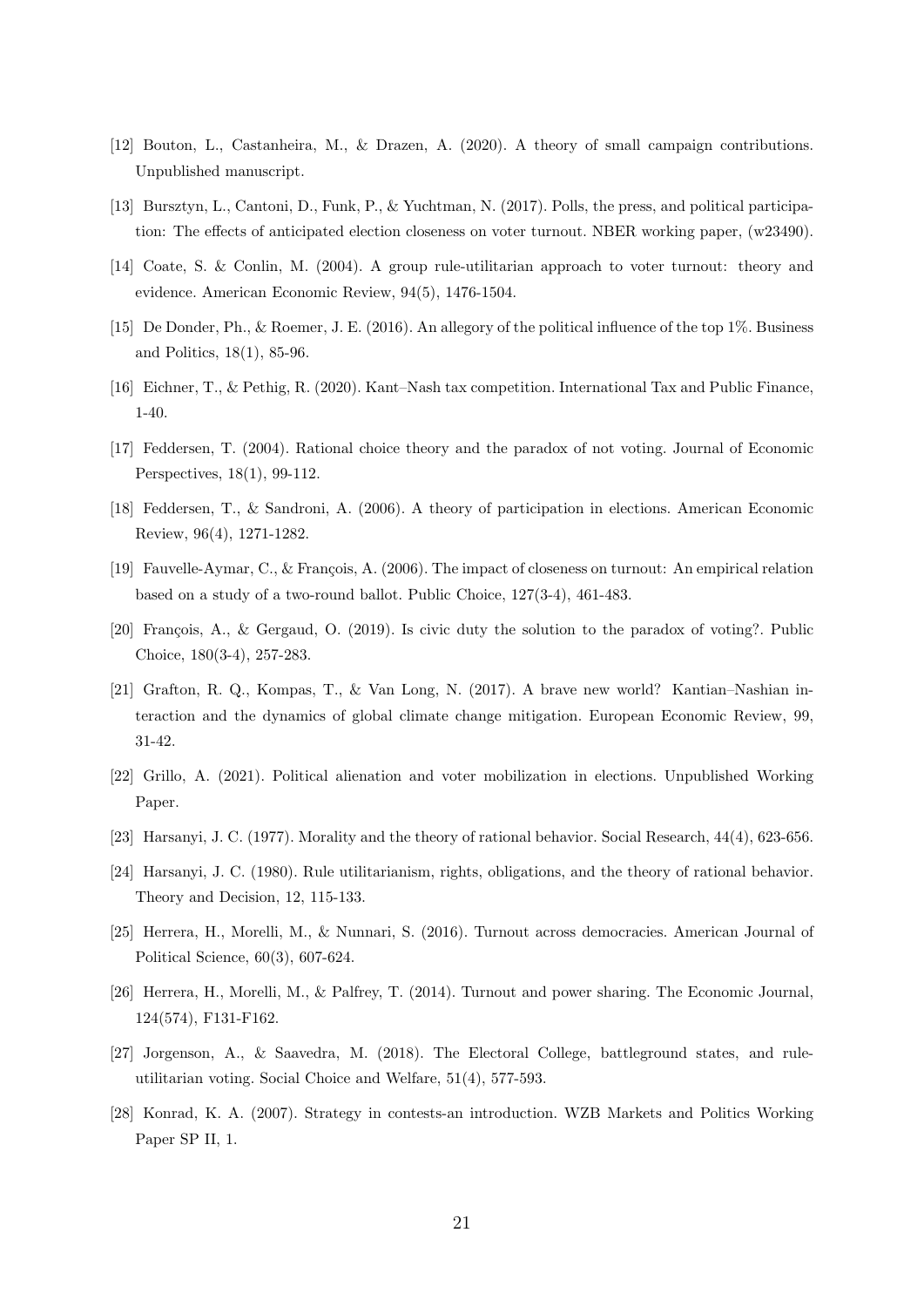- [29] Laffont, J. J. (1975). Macroeconomic constraints, economic efficiency and ethics: an introduction to Kantian economics. Economica, 42(168), 430-437.
- [30] Plane, D. L., & Gershtenson, J. (2004). Candidates' ideological locations, abstention, and turnout in US midterm Senate elections. Political Behavior, 26(1), 69-93.
- [31] Riker, W. H., & Ordeshook, P. C. (1973). An introduction to positive political theory (Vol. 387). Englewood Cliffs, NJ: Prentice-Hall.
- [32] Roemer, J. E. (2006). Party competition under private and public financing: a comparison of institutions. Advances in Theoretical Economics, 6(1).
- [33] Roemer, J. E. (2010). Kantian equilibrium. Scandinavian Journal of Economics, 112(1), 1-24.
- [34] Roemer, J. E. (2015). Kantian optimization: A microfoundation for cooperation. Journal of Public Economics, 127, 45-57.
- [35] Roemer, J. E. (2019). How we cooperate: a theory of Kantian optimization. Yale University Press.
- [36] Shachar, R., & Nalebuff, B. (1999). Follow the leader: Theory and evidence on political participation. American Economic Review, 89(3), 525-547.
- [37] Sher, I. (2020). Normative aspects of Kantian Equilibrium. Erasmus Journal for Philosophy and Economics, 13(2), 43-84.
- [38] Sugden, R. (1984). Reciprocity: the supply of public goods through voluntary contributions. The Economic Journal, 94(376), 772-787.
- [39] Sugden, R. (1991). Rational choice: a survey of contributions from economics and philosophy. The economic journal, 101(407), 751-785.
- [40] White, M. D. (2004). Can homo economicus follow Kant's categorical imperative?. The Journal of Socio-Economics, 33(1), 89-106.
- [41] White, M. D. (2019). A Kantian Approach to Economics. The Oxford Handbook of Ethics and Economics, 54.
- [42] Wolfelsperger, A. (1999). Sur l'existence d'une solution kantienne du problème des biens collectifs. Revue économique, 879-902.
- [43] Zipp, J. F. (1985). Perceived Representativess and Voting: An Assessment of the Impact of "Choices" vs."Echoes". American Political Science Review, 79(1), 50-61.

## A Appendix

#### Proof of Lemma 1:

Consider any non-constant continuous  $c_a(z)$  and the resulting aggregate number of votes  $v_a = \int_{\mathcal{Z}_A}$ 1  $\frac{1}{c}c_a(z)f(z)dz$ . There always exists a constant turnout rule k that yields the same number of votes  $v_a$  but lower aggregate voting costs, i.e. such that  $\int_{\mathcal{Z}_A} \int_0^{c_a(z)}$ 1  $\frac{1}{\bar{c}}c\,dcf(z)dz>$